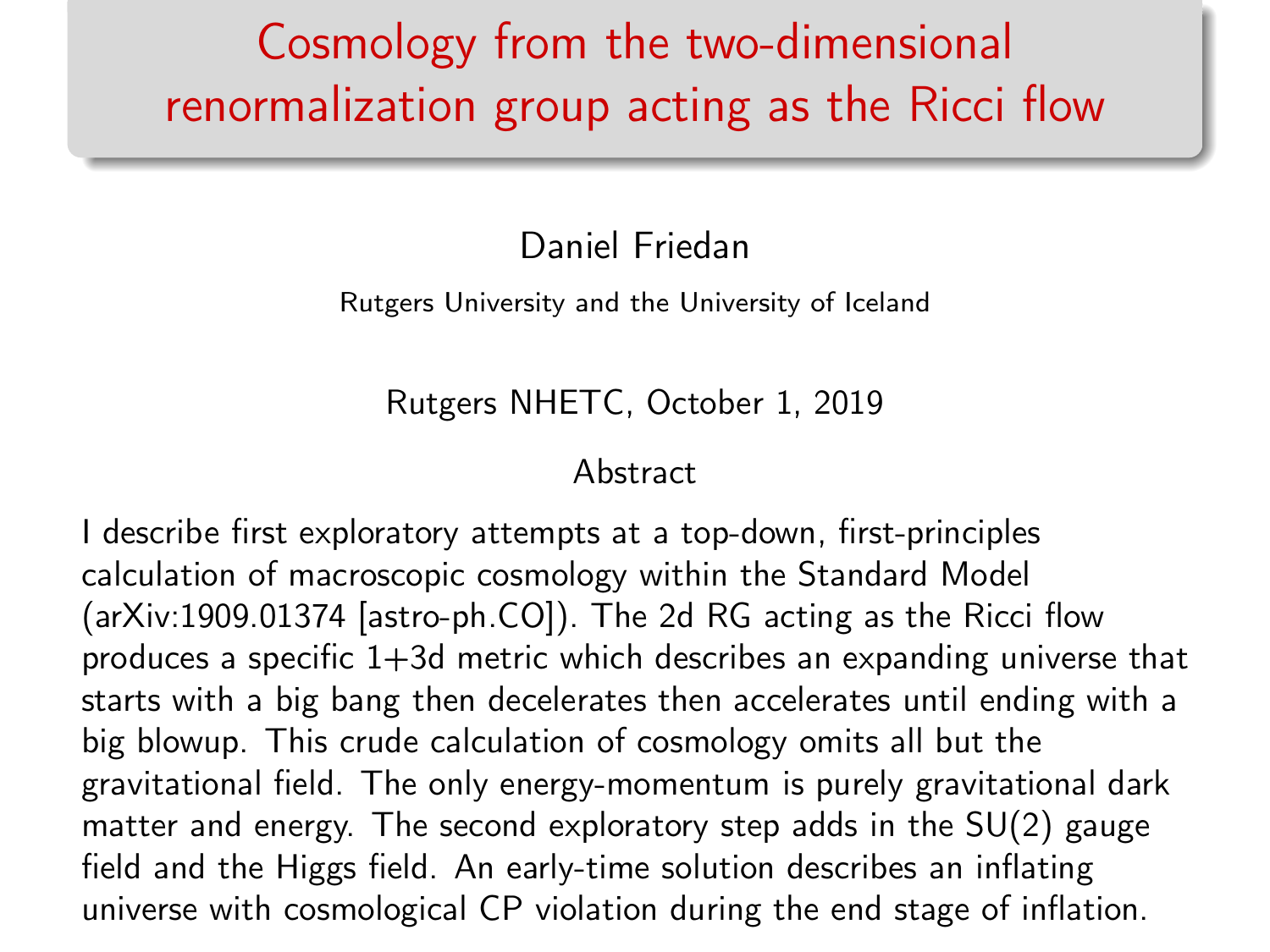The RG of the 2d general nonlinear model acts as the Ricci flow

$$
\Lambda \frac{\partial}{\partial \Lambda} g_{\mu\nu} = R_{\mu\nu}
$$

The 2d field takes its values in a manifold M. The metric  $g_{\mu\nu}$ encodes the couplings. The 2d RG drives  $g_{\mu\nu}$  to a fixed point

$$
R_{\mu\nu} = \nabla_{\mu} v_{\nu} + \nabla_{\mu} v_{\mu}
$$

where  $v^\mu(x)\partial_\mu$  is a vector field on  $M$ , an infinitesimal reparametrization  $\dot{x}^{\mu} = v^{\mu}(x)$ , which is a field redefinition in the nonlinear model. The rhs is the corresponding redundant perturbation (gauge transformation)

$$
\mathcal{L}_v g_{\mu\nu} = \nabla_\mu v_\nu + \nabla_\mu v_\mu
$$

Thus the fixed point equation expresses physical 2d scale invariance.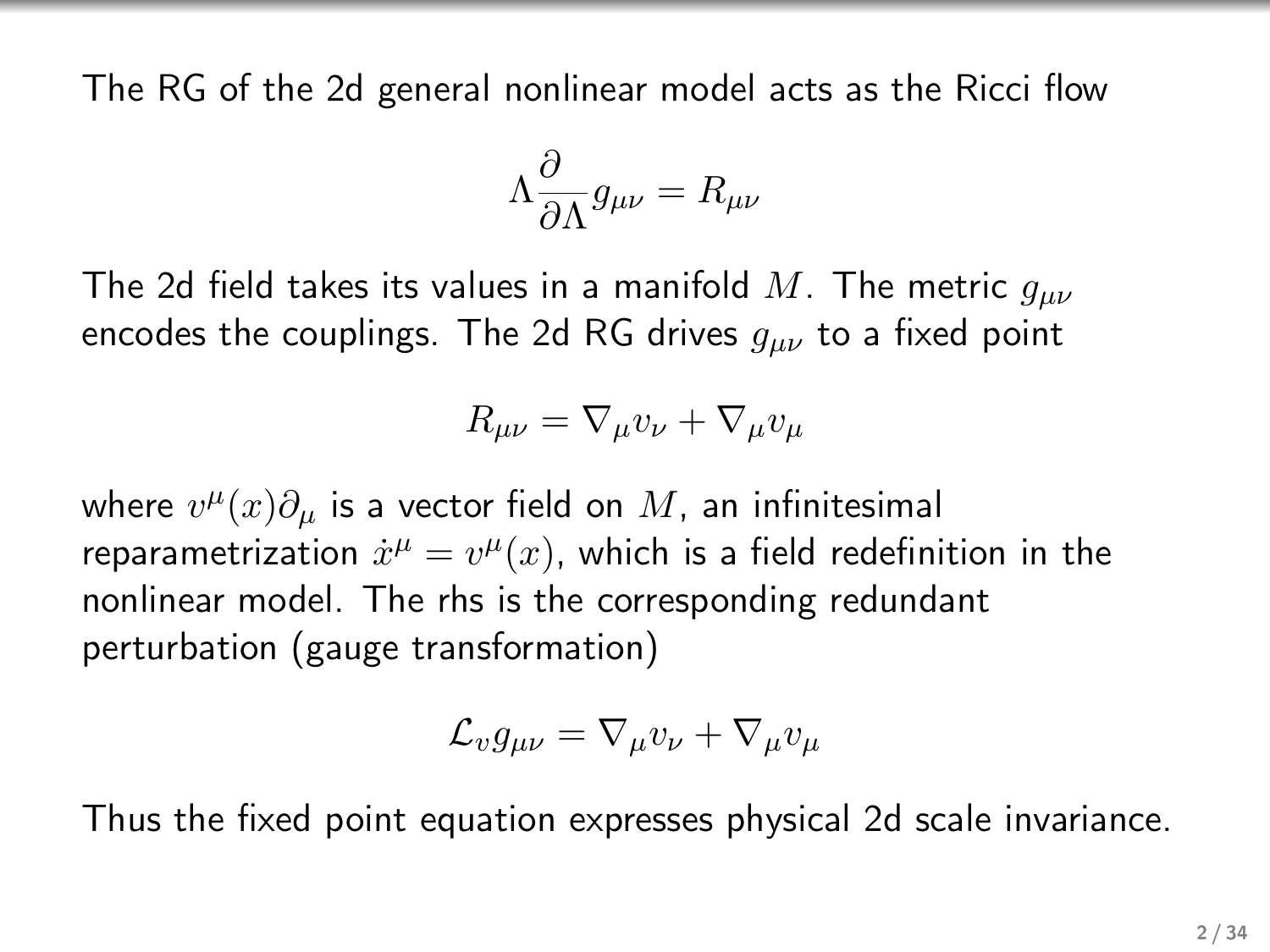I have been working for a long time on a fundamental theory of physics based on a quantum version of the 2d RG (with more fields than  $g_{\mu\nu}(x)$  as couplings of the 2d nonlinear model).

Among the features that appeal to me: it is a mechanism that produces space-time physics and it does so from the top down, from the largest length scales down to the smaller.

I have an idea of a specific 2d RG trajectory that might work, but figuring out how to calculate real observables from such an abstract framework is an intimidating project. I'd like to an idea what the target of such a calculation might look like.

So I've recently been exploring what large-distance physics — what cosmology — the 2d RG acting as the Ricci flow could produce.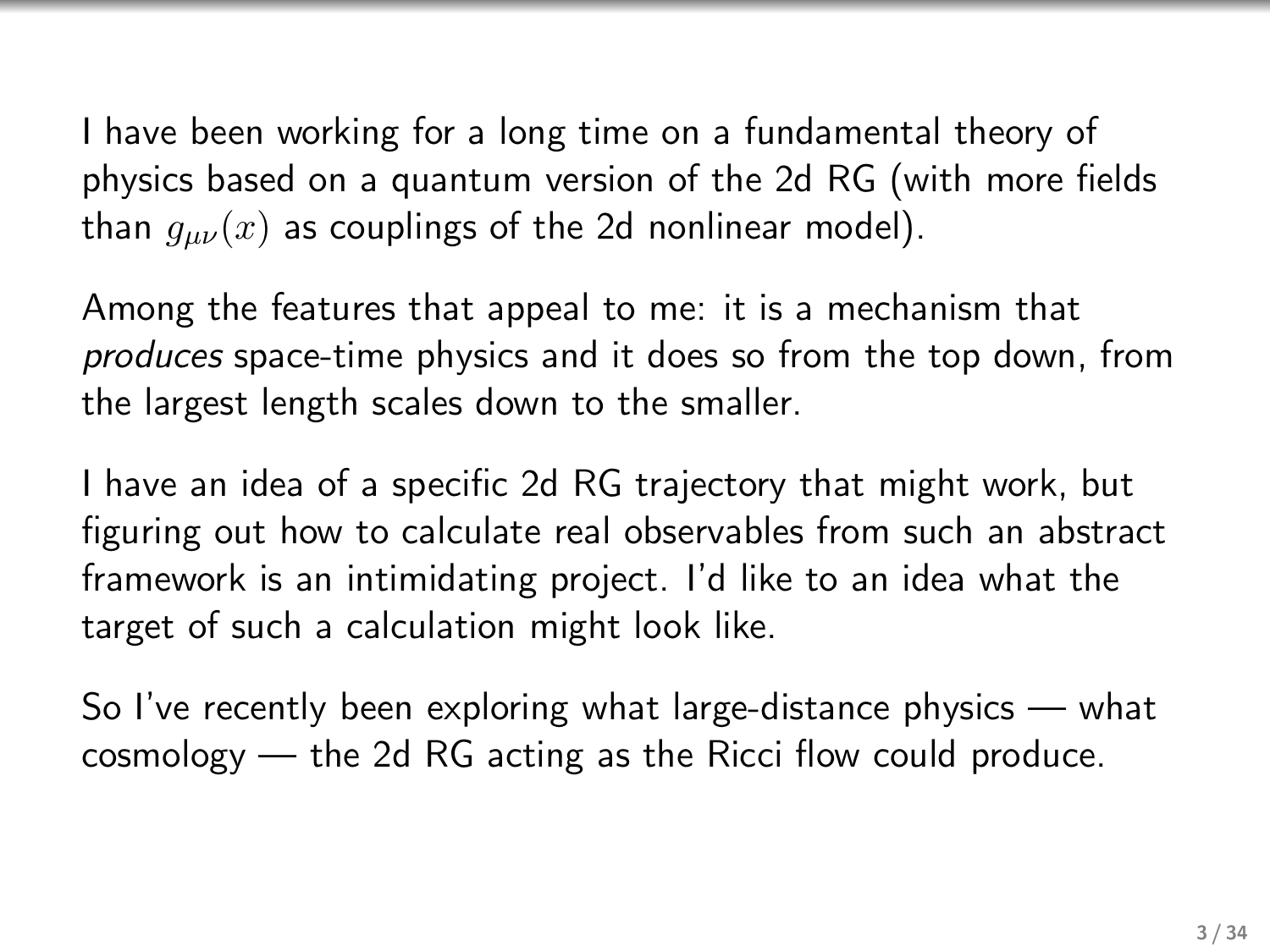I start very naively, making opportunistic assumptions:

- 1. at first include only the metric  $g_{\mu\nu}$ , no Standard Model fields
- 2. assume classical field theory, i.e., only the 2d RG not the quantum version of the 2d RG
- 3. assume space is  $S^3$  with  $\mathbf{SO}(4)$  symmetry
- 4. assume analyticity in time (so that the solution can be analytically continued from imaginary time where the 2d nonlinear model makes sense)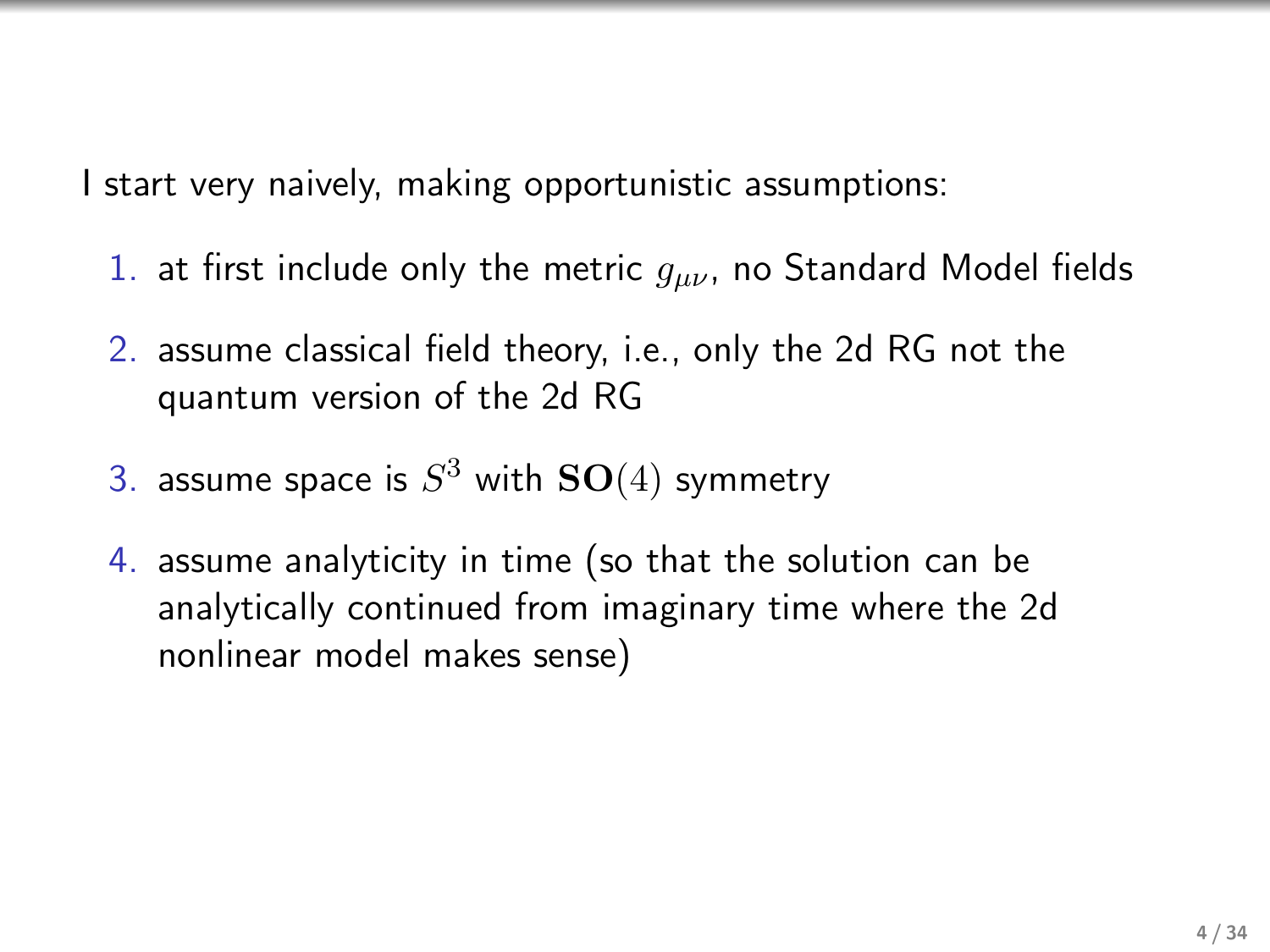Space-time is  $I\times S^3$  where  $I$  is an interval of time. The most general  $SO(4)$ -invariant metric is

$$
g_{\mu\nu}dx^{\mu}dx^{\nu} = -F_1(t)^2dt^2 + F_2(t)^2ds_{S^3}^2
$$

$$
ds_{S^3}^2 = \text{metric of unit 3-sphere}
$$

Reparametrize  $F_1dt = F_2dT$  to go to the conformally flat form

$$
g_{\mu\nu}dx^{\mu}dx^{\nu} = a(T)^{2} \left(-dT^{2} + ds_{S^{3}}^{2}\right)
$$

The general  $SO(4)$  invariant vector field is

$$
v^{\mu}(x)\partial_{\mu} = v^{T}(T)\partial_{T}
$$

So there are two dependent variables. The useful variables are

$$
f_T = a^{-1} \partial_T a \qquad v_T = g_{TT} v^T = -a^2 v^T
$$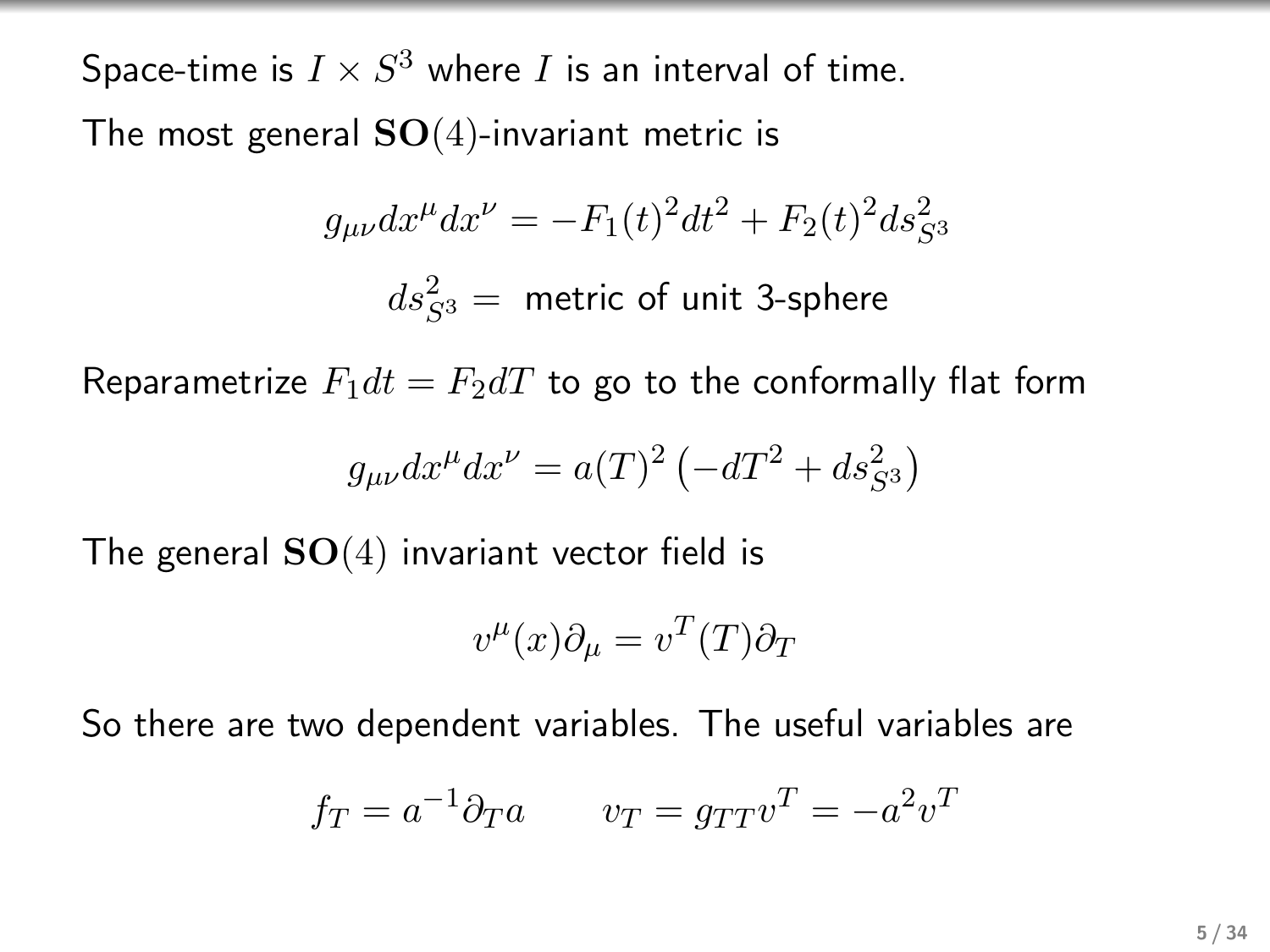Calculate

$$
R_{\mu\nu}dx^{\mu}dx^{\nu} = (-3\partial_T f_T) dT^2 + (\partial_T f_T + 2f_T^2 + 2) ds_{S^3}^2
$$
  

$$
(\nabla_{\mu}v_{\nu} + \nabla_{\nu}v_{\mu})dx^{\mu}dx^{\nu} = (2\partial_T v_T - 2f_T v_T) dT^2 + (-2f_T v_T) ds_{S^3}^2
$$

so the fixed point equation  $R_{\mu\nu} = \nabla_{\mu}v_{\nu} + \nabla_{\nu}v_{\mu}$  is

$$
-3\partial_T f_T = 2\partial_T v_T - 2f_T v_T
$$

$$
\partial_T f_T + 2f_T^2 + 2 = -2f_T v_T
$$

which is the ode

$$
\partial_T v_T = 3f_T^2 + 3 + 4f_T v_T
$$

$$
\partial_T f_T = -2f_T^2 - 2 - 2f_T v_T
$$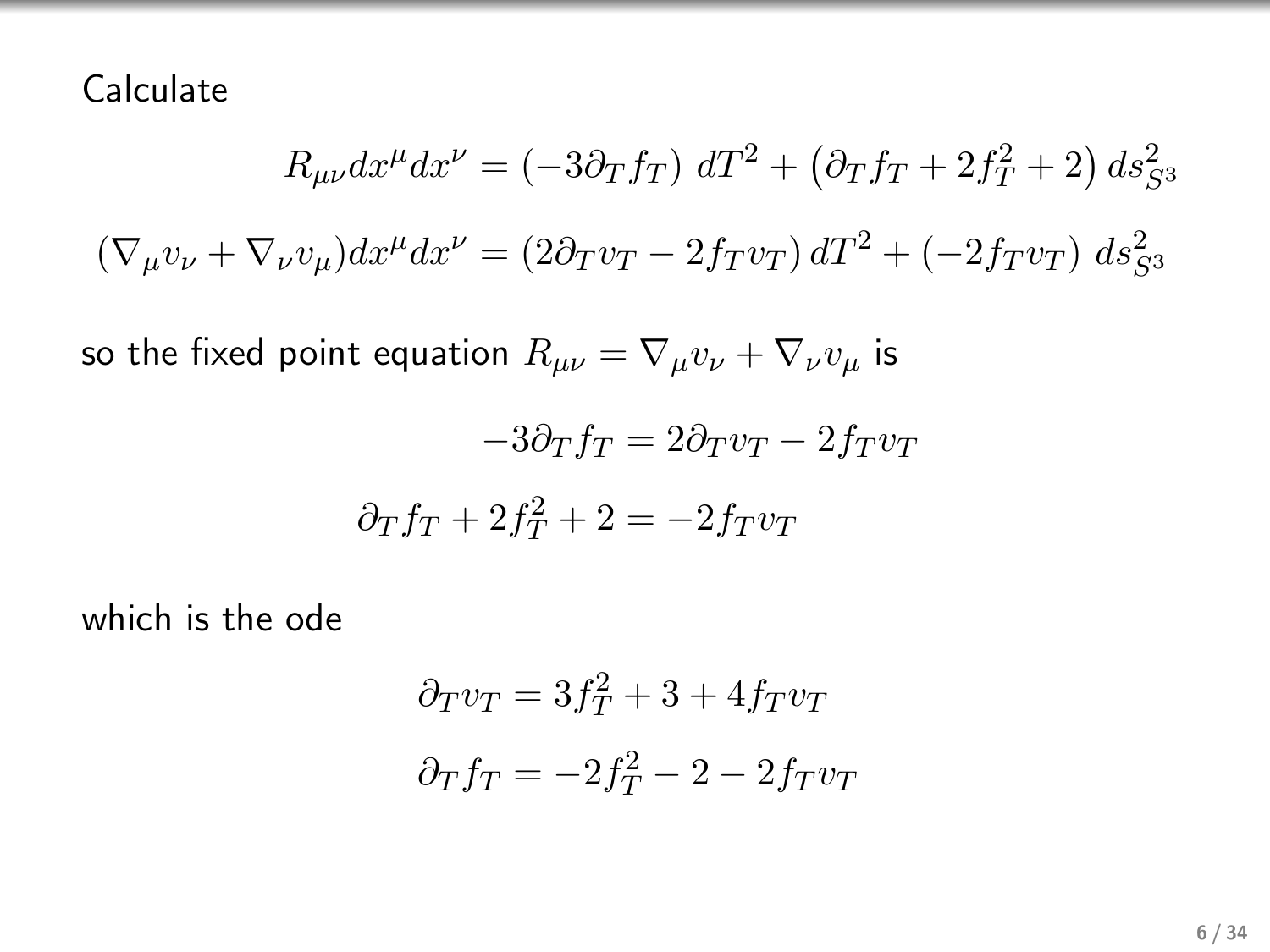There is an essentially unique solution that analytically continues to imaginary time (derivation later)

$$
f_T = \frac{\cos 2T + \sqrt{3}}{\sin 2T} \qquad v_T = \frac{-\sqrt{3}}{\sin 2T} \qquad T \in (0, \pi/2)
$$

$$
a(T) = t'_0 \sin^{1+\nu} T \cos^{-\nu} T \qquad \nu = \frac{\sqrt{3} - 1}{2} = 0.3660\dots
$$

The only free parameter is the overall time scale  $t_{0}^{\prime}.$ 

in co-moving time 
$$
t
$$
  $ds^2 = -dt^2 + a^2 ds_{S^3}^2$   $dt = a(T)dT$ 

$$
\frac{t}{t'_0} = \int_0^T \sin^{1+\nu} T' \cos^{-\nu} T' dT' = \frac{1}{2} B_{\sin^2 T} \left( \frac{2+\nu}{2}, \frac{1-\nu}{2} \right)
$$

$$
t \in (0, t_{\text{max}})
$$
  $\frac{t_{\text{max}}}{t'_0} = \frac{1}{2}B\left(\frac{2+\nu}{2}, \frac{1-\nu}{2}\right) = 1.470...$ 

 $B(p,q)$  = Euler beta function,  $B_x(p,q)$  = incomplete beta function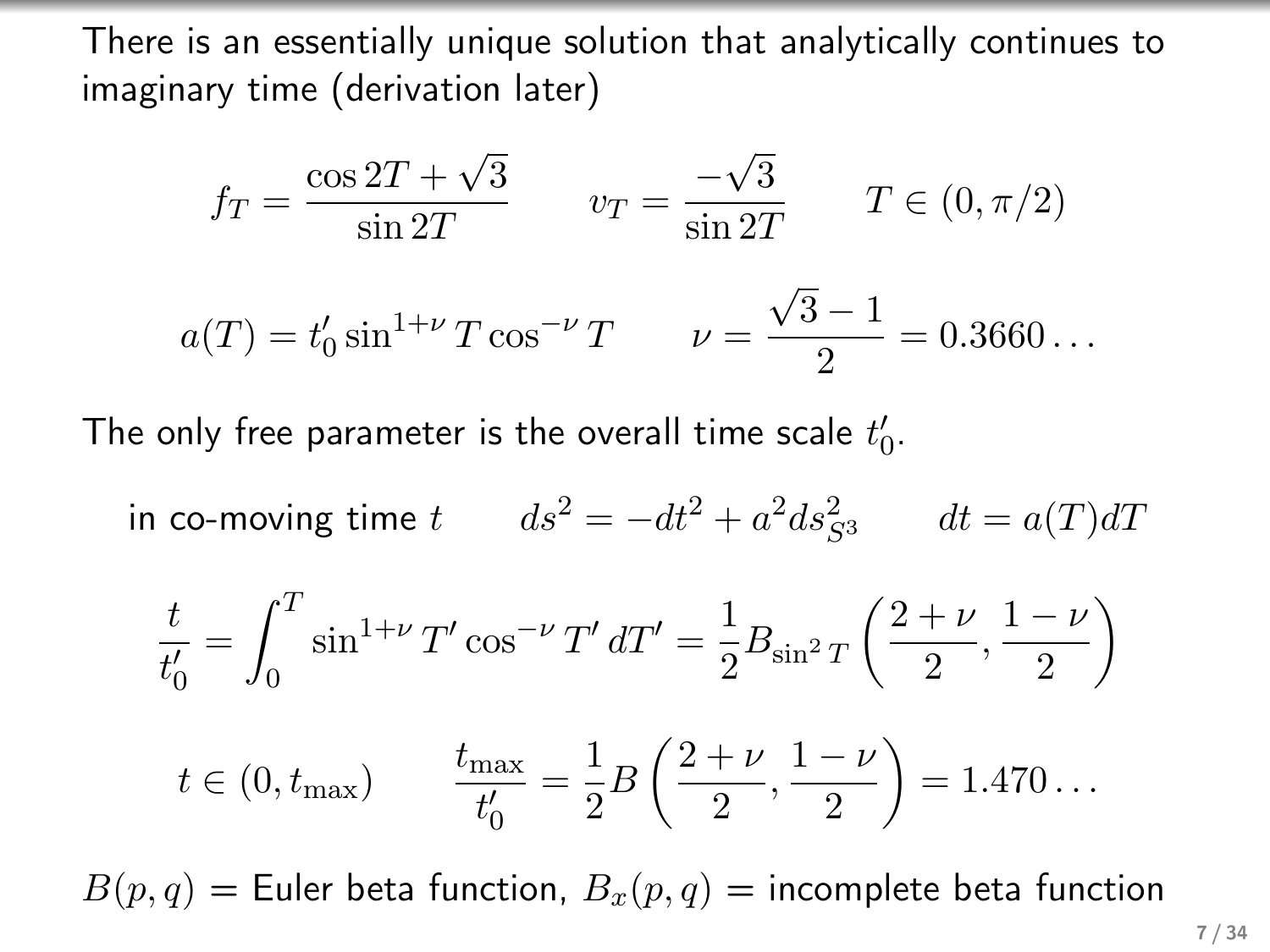At the limits of time

$$
T \to 0 \qquad t \to 0 \qquad a \to t'_0 (2 + \nu)^{1/\sqrt{3}} \left(\frac{t}{t'_0}\right)^{1/\sqrt{3}}
$$

$$
T \to \frac{\pi}{2} \qquad t \to t_{\text{max}} \qquad a \to t'_0 (1 - \nu)^{-1/\sqrt{3}} \left(\frac{t_{\text{max}} - t}{t'_0}\right)^{-1/\sqrt{3}}
$$

This is an expanding universe

$$
f_T = \frac{da}{adT} = \frac{da}{dt} = \frac{\cos 2T + \sqrt{3}}{\sin 2T} > 0
$$

beginning with a big bang  $a \sim t^{0.577}$ 

ending with a big blowup  $a \sim (t_{\rm max}-t)^{-0.577}.$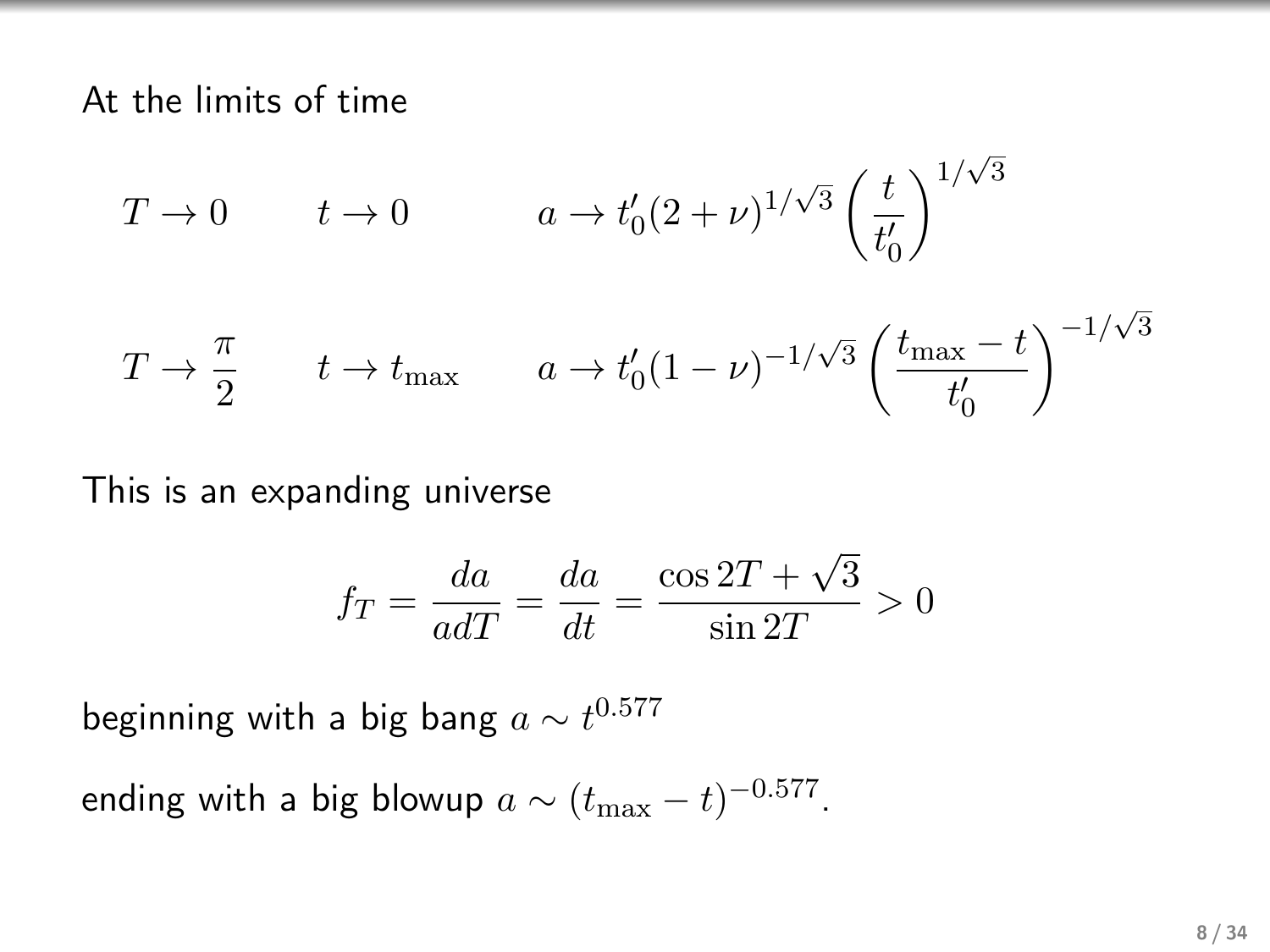Since  $f_T = \partial_t a$  the Hubble parameter is

$$
H(T) = a^{-1}\partial_t a = a^{-1}f_T = \frac{1}{t'_0}(\cos^2 T + \nu)\sin^{-2-\nu} T \cos^{-1+\nu} T
$$

and the deceleration parameter is

$$
q(T) = \frac{-a\partial_t^2 a}{(\partial_t a)^2} = \frac{-\partial_T f_T}{f_T^2} = \frac{2(\sqrt{3}\cos 2T + 1)}{(\cos 2T + \sqrt{3})^2}
$$

The expansion decelerates ( $q > 0$ ,  $\partial_T f_T < 0$ ) until  $T_{q=0}$ 

$$
q(T_{q=0}) = 0 \qquad T_{q=0} = \frac{1}{2} \arccos(-1/\sqrt{3}) = 0.6959 \frac{\pi}{2}
$$

then accelerates ( $q < 0$ ,  $\partial_T f_T > 0$ ) until the end.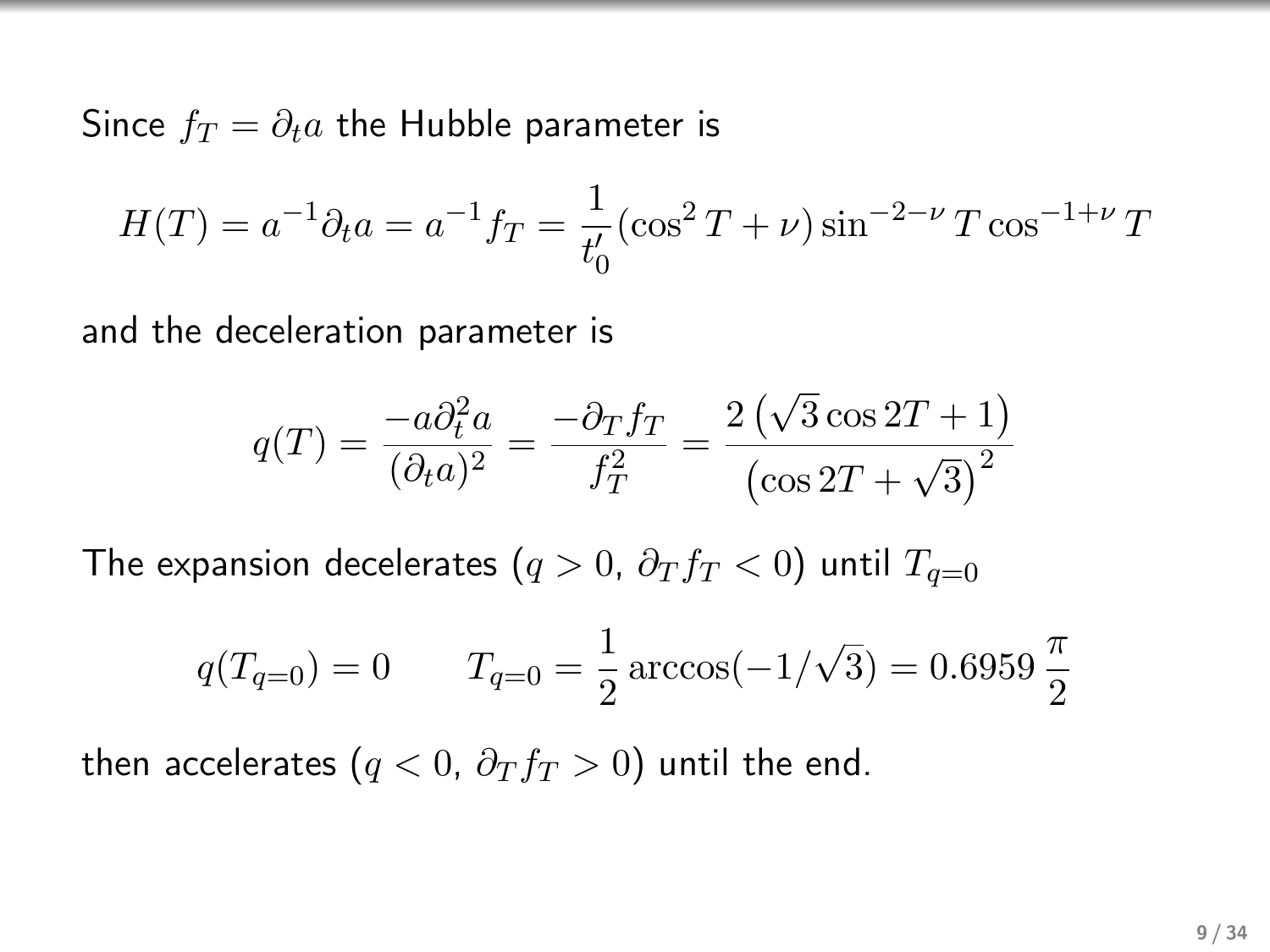## Interpretation

Fix the current time  $T_0$  by solving  $q(T_0) = -0.6$ .

Then fix the overall time scale  $t'_0$  by solving  $H(T_0) = H_0$ .

$$
t_0 = 0.7t_H \t t_{\text{max}} = 1.6t_H \t a(t_0) = 1.5t_H
$$

where  $t_H = H_0^{-1} = 4.6 \times 10^{17} \text{ s}$  is the Hubble time.

Once the single free parameter  $t_0'$  is fixed, the cosmological solution is completely specific.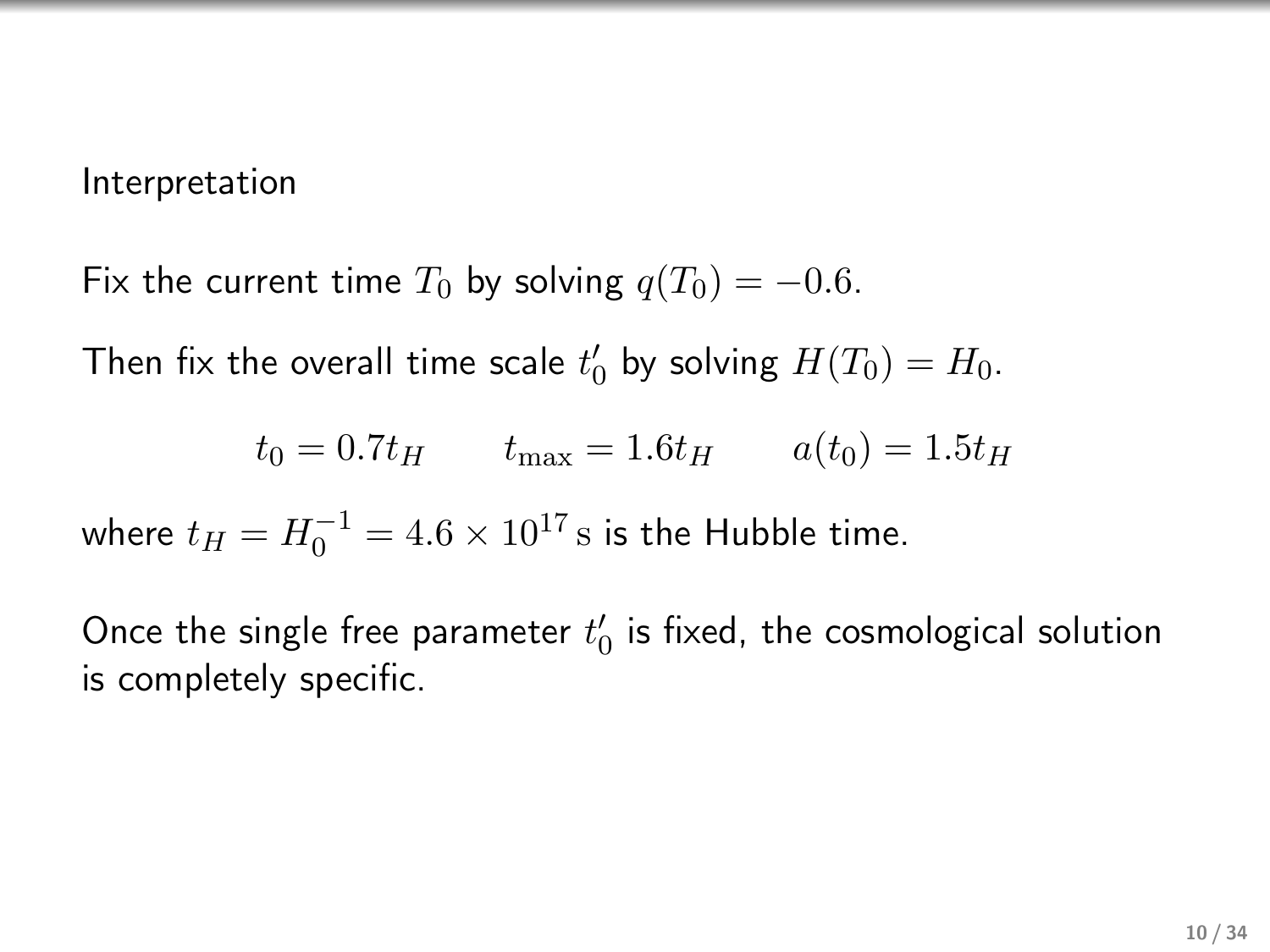The fixed point equation  $R_{\mu\nu} = \nabla_{\mu}v_{\nu} + \nabla_{\nu}v_{\mu}$  is equivalent to

$$
R_{\mu\nu} - \frac{1}{2}g_{\mu\nu}R = \kappa T_{\mu\nu} \qquad \kappa = 8\pi G
$$

$$
\kappa T_{\mu\nu} = \nabla_{\mu}v_{\nu} + \nabla_{\nu}v_{\mu} - g_{\mu\nu}\nabla_{\sigma}v^{\sigma}
$$

The source terms on the rhs of the fixed point equation can be interpreted as matter/energy which is (tautologically) dark.  $\mathbf{SO}(4)$ -invariance  $\implies$  perfect fluid of density  $\rho(t)$  and pressure  $p(t)$ 

$$
T_{\mu\nu}dx^{\mu}dx^{\nu} = \rho(t)dt^2 + p(t)a^2 ds^2_{S^3}
$$

 $p(t) = \kappa^{-1} a^{-2} \left( 3f_T^2 + 3 \right)$   $p(t) = \kappa^{-1} a^{-2} \left( 4f_T v_T + 3f_T^2 + 3 \right)$ 

The equation-of-state and density parameters are

$$
w = \frac{p}{\rho} = \frac{\cos 2T}{3\cos 2T + 2\sqrt{3}} \qquad \Omega = \frac{\kappa \rho}{3H^2} = 1 + \left(\frac{\sin 2T}{\cos 2T + \sqrt{3}}\right)^2
$$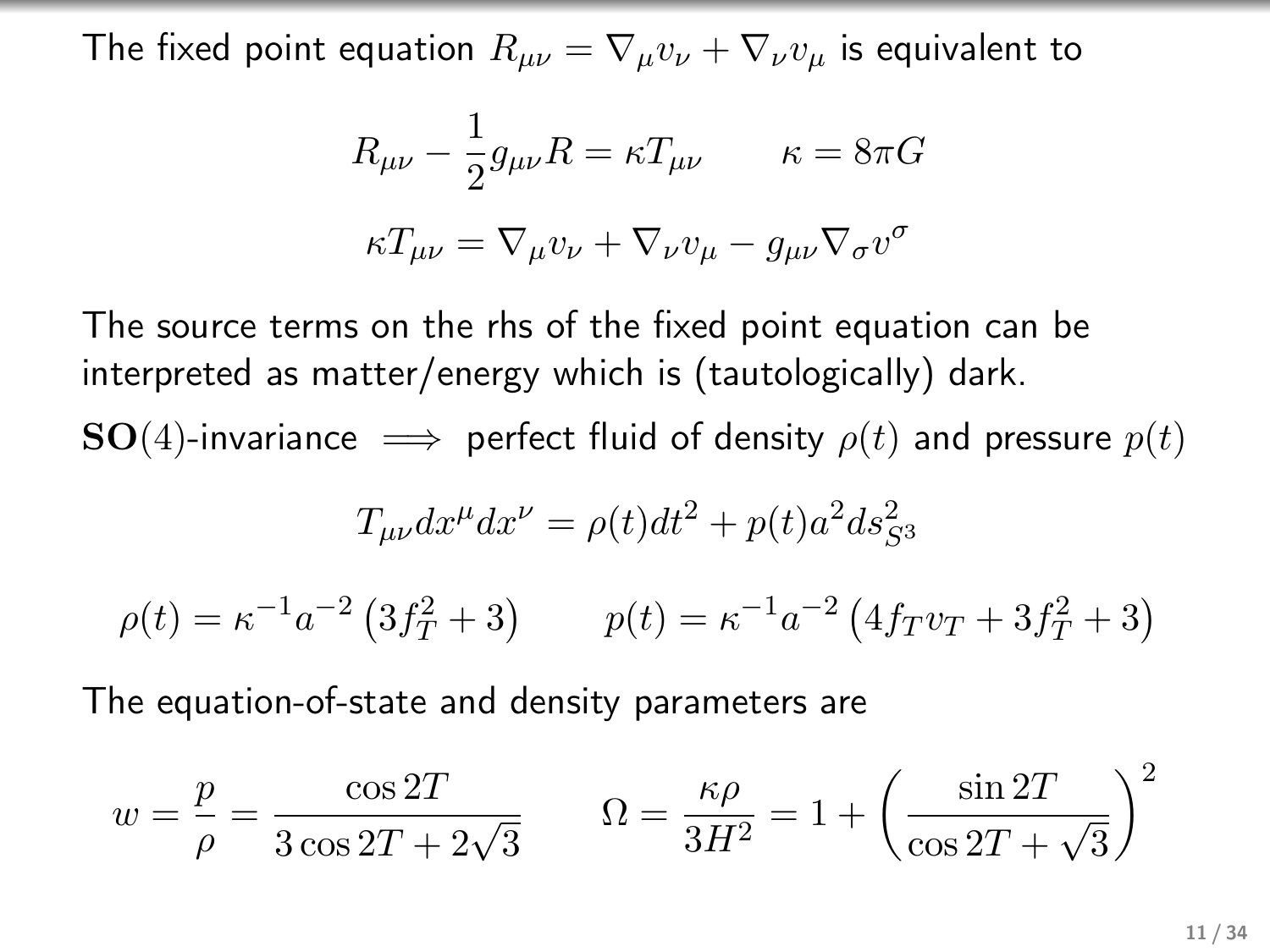

The cosmological parameters as functions of the co-moving time  $t$ . The present time is  $t_0$ .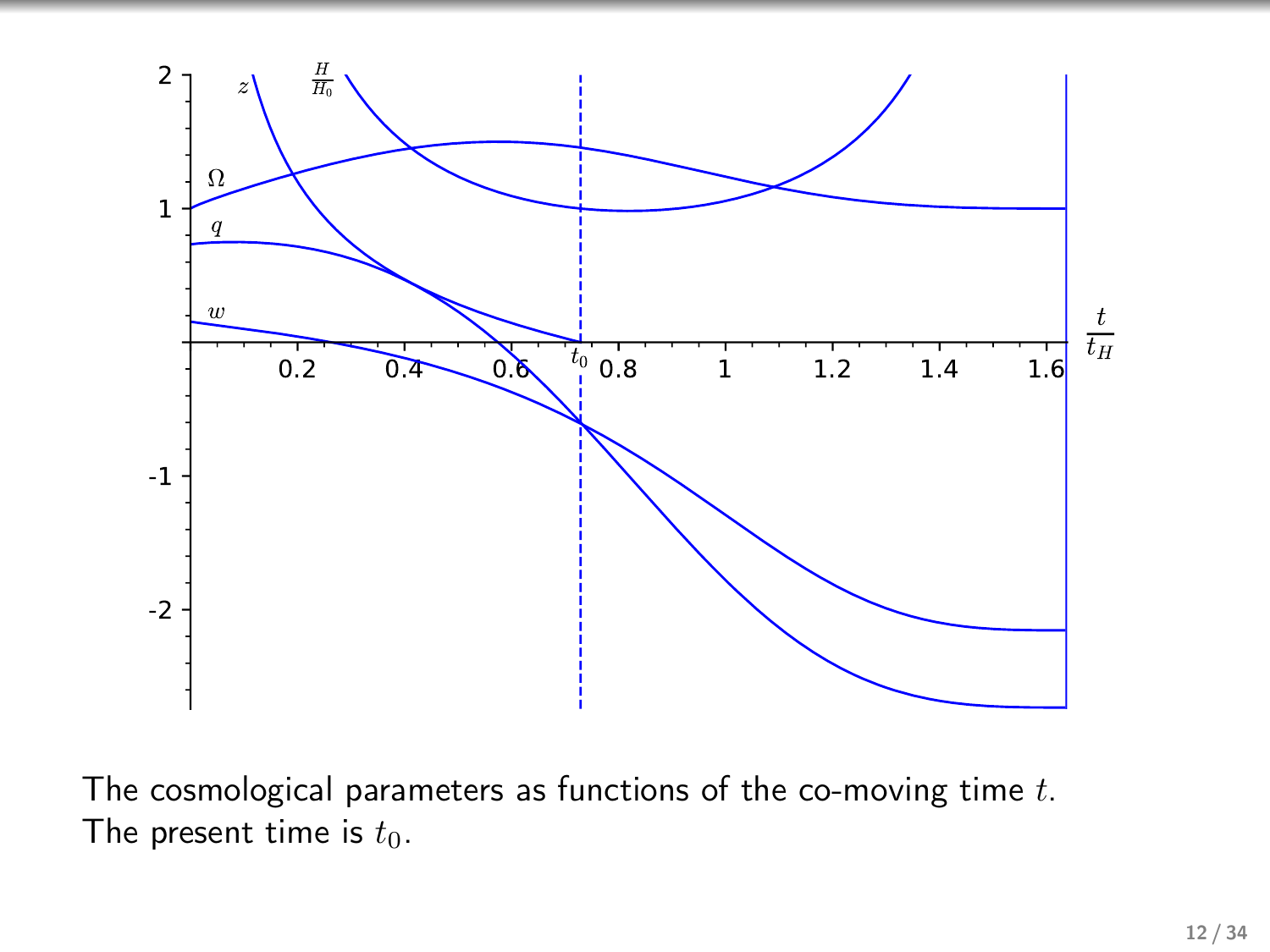## Cosmological parameters at selected values of z

|                      | $\boldsymbol{z}$ | $H/H_0$             | $\boldsymbol{q}$ | w      | Ω   |
|----------------------|------------------|---------------------|------------------|--------|-----|
| $z\gg 1$             | $\gg 1$          | $0.75 z^{1.7}$      | 0.73             | 0.16   | 1.0 |
|                      | 1000             | $1.2 \times 10^{5}$ | 0.73             | 0.16   | 1.0 |
|                      | 100              | $2.2 \times 10^{3}$ | 0.73             | 0.15   | 1.0 |
|                      | 10               | 48                  | 0.74             | 0.15   | 1.0 |
| $T = \frac{1}{2}T_0$ | 1.7              | 4.1                 | 0.74             | 0.08   | 1.2 |
|                      | 1.0              | 2.4                 | 0.69             | 0.02   | 1.3 |
| $q=0$                | 0.2              | 1.1                 | $\Omega$         | $-0.3$ | 1.5 |
| $\bar{t}=t_0$        | 0                |                     | $-0.6$           | $-0.6$ | 1.5 |

The point here is just the specificity and the qualitative accord: big bang, then deceleration, then acceleration.

Only  $g_{\mu\nu}(x)$  is included in the calculation so there is not much point in comparing quantitatively to real cosmology.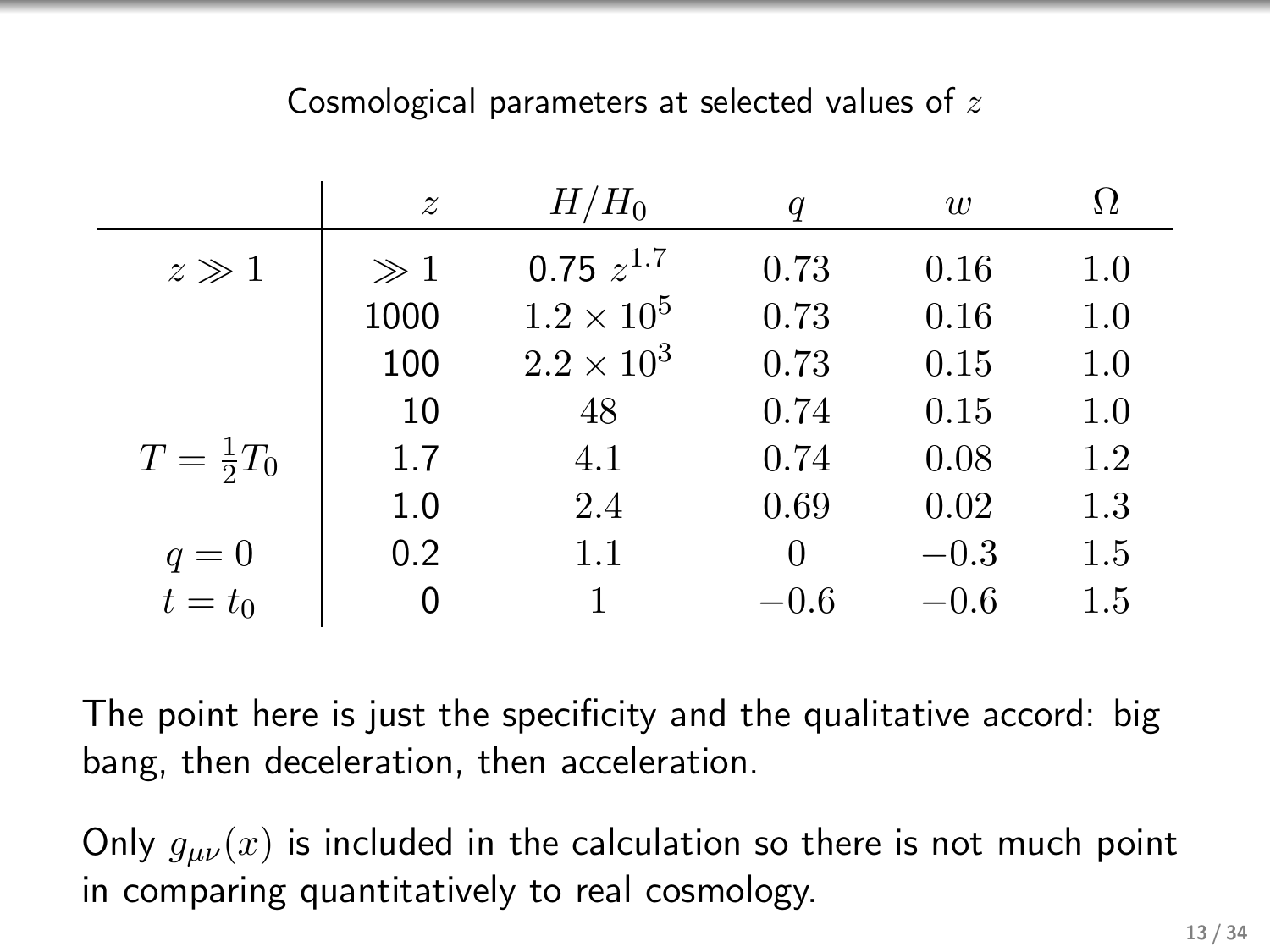Analysis of the ode.

There is a constant of motion

$$
C = \frac{1}{a^2} \left( \frac{2}{3} v_T^2 + 2 f_T v_T + f_T^2 + 1 \right) \qquad \partial_T C = 0
$$

The analytic cosmological solution above is the  $C = 0$  solution.

Next is the phase portrait of the ode. The trajectories are the solutions. The arrows point in the direction of increasing  $T$ . The interval between points in the trajectories is  $\Delta T = 0.01$ .

The universe is expanding when  $f_T = \partial_t a$  is positive. The expansion is accelerating when  $f<sub>T</sub>$  is increasing.

The two red trajectories are the  $C = 0$  solutions. The one in the lower right quadrant labeled  $C=0$  is the cosmological solution. Its time reflection is labeled  $C=0'$ . The separatrix is labeled  $S$ . Its time-reflection is labeled  $S'$ .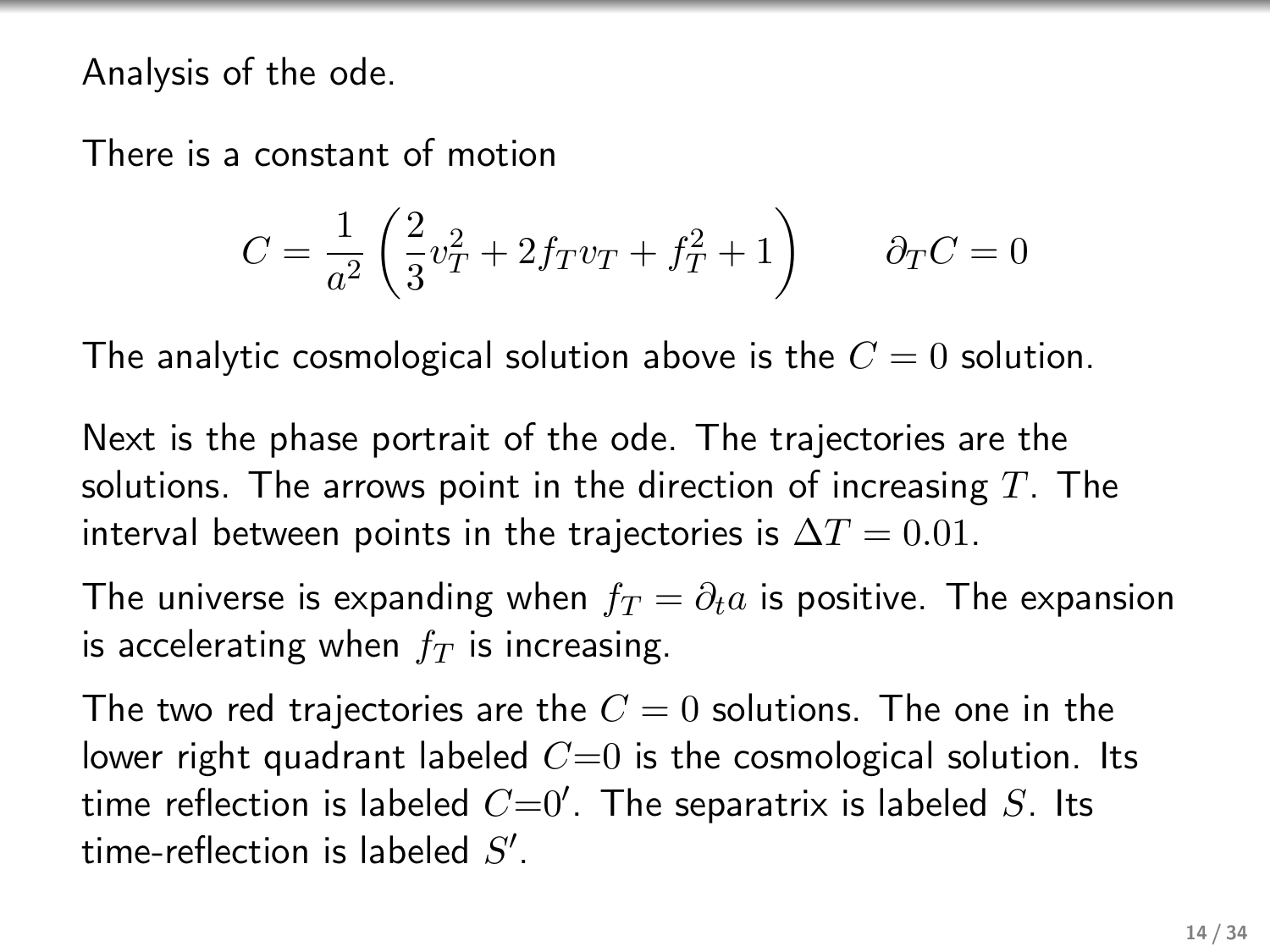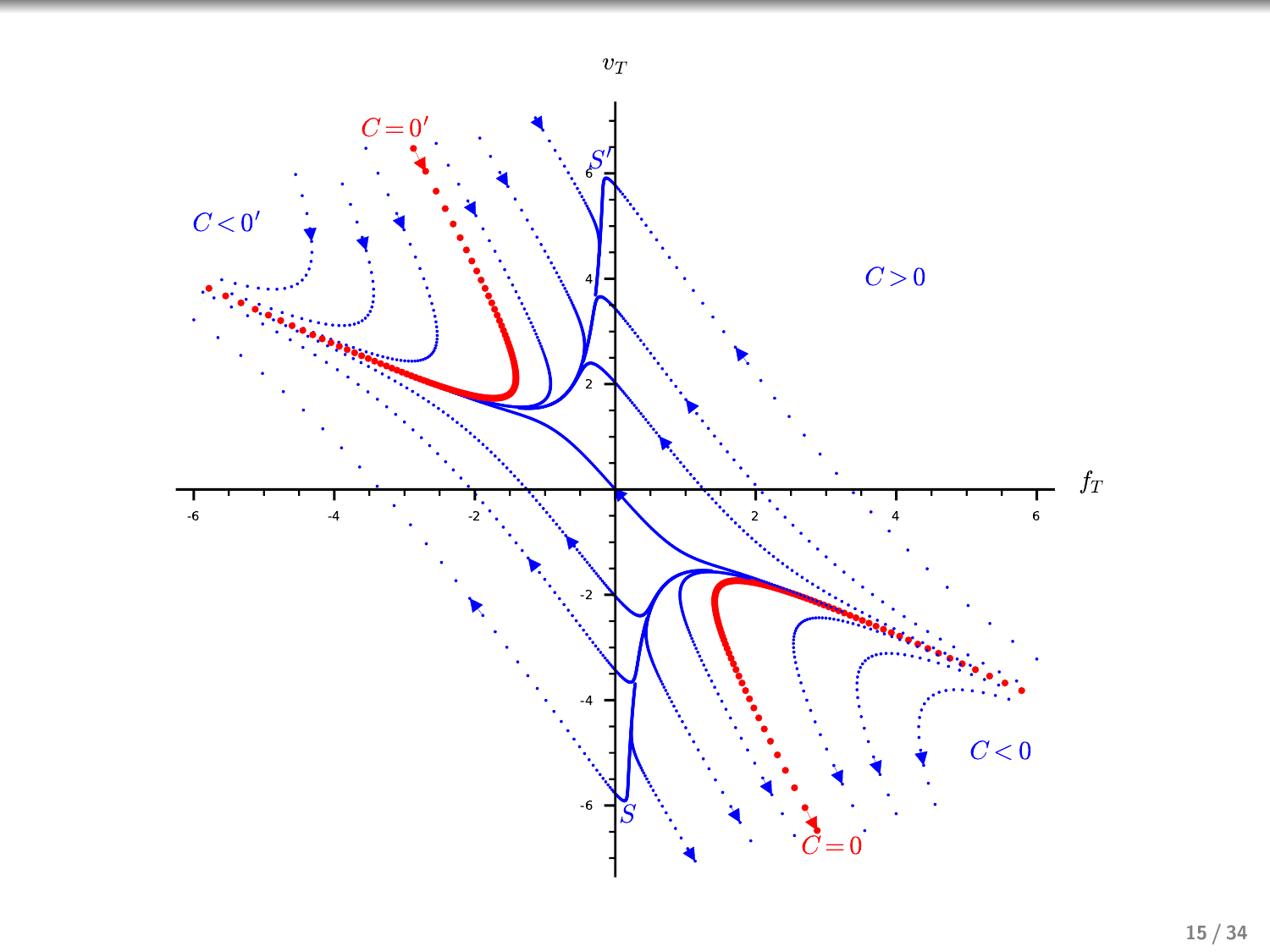Every  $C \neq 0$  trajectory asymptotes to a  $C = 0$  trajectory.

Can expand there around the analytic  $C = 0$  solution and show that  $C \neq 0$  implies that  $f_T$  and  $v_T$  always contain an irrational power of T, either  $(T^2)^{1+\nu}$  or  $(T^2)^{-\nu}$ .

So a  $C \neq 0$  solution cannot be the analytic continuation of an imaginary time solution.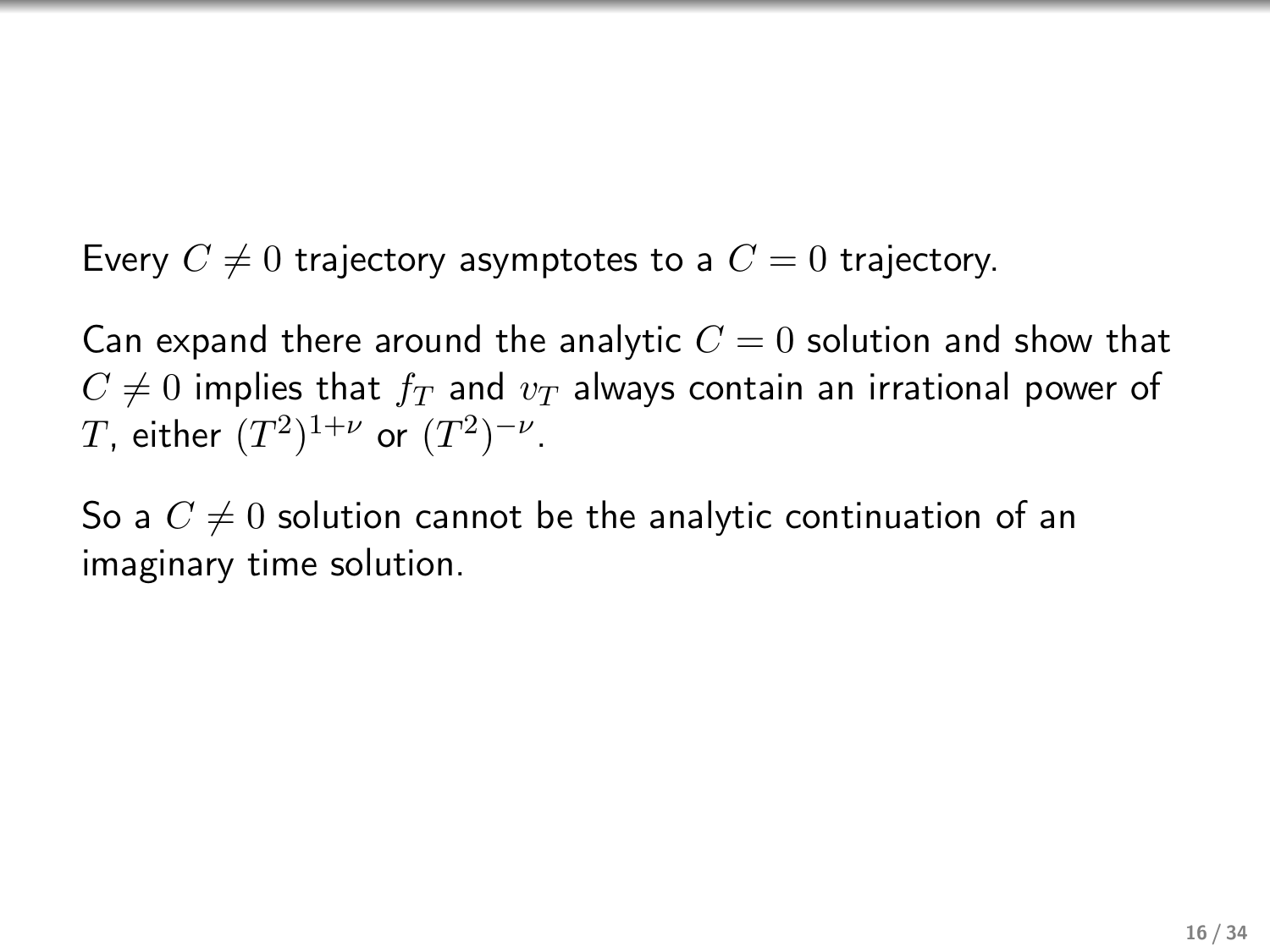Second exploratory step: add the  $SU(2)$  gauge field  $B_u(x)$  and the doublet Higgs scalar  $\phi(x)$ . The action is

$$
S = \hbar \int \mathcal{L} \sqrt{-g} \, d^4x
$$

$$
\mathcal{L} = \frac{1}{2\kappa\hbar}R + \frac{1}{2g_2^2}\text{tr}(F_{\mu\nu}F^{\mu\nu}) - D_{\mu}\phi^{\dagger}D^{\mu}\phi - \lambda_2\left(\phi^{\dagger}\phi - \frac{1}{2}v_2^2\right)^2
$$

$$
\kappa = 8\pi G \qquad c = 1
$$

The coupling counstants are fixed by

$$
v_2 \hbar = 251 \text{ GeV}
$$
  $m_{\text{Higgs}} = (2\lambda_2)^{1/2} v_2 \hbar = 126 \text{ GeV}$   

$$
m_W = \frac{1}{2} g_2 v_2 \hbar = 80.4 \text{ GeV}
$$

giving

$$
v_2 = (2.62 \times 10^{-27} \text{ s})^{-1}
$$
  $\lambda_2 = 0.126$   $g_2^2 = 0.410$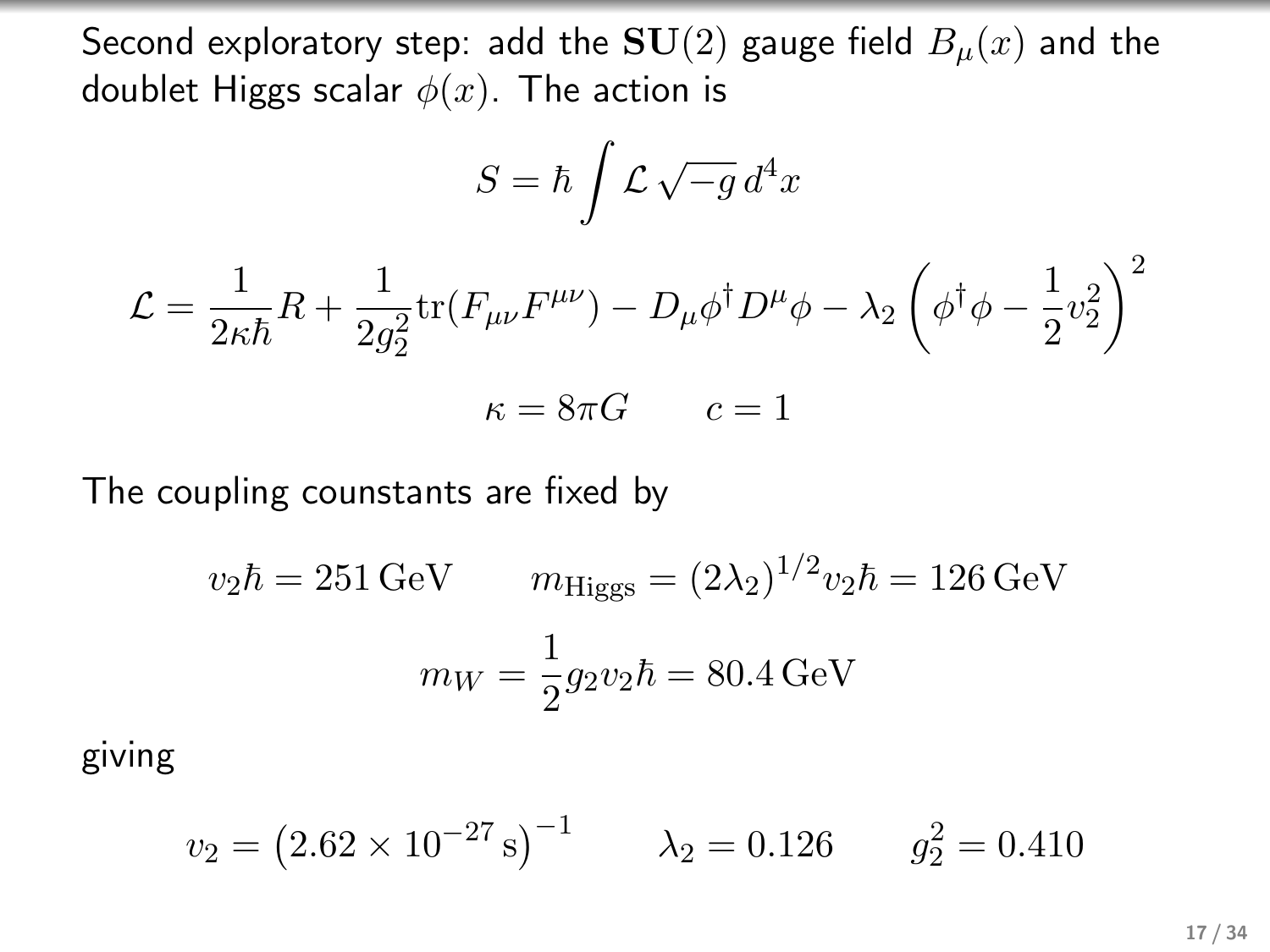The fixed-point equations of the RYMH flow are

$$
R_{\mu\nu} - \kappa T_{\mu\nu} + \frac{1}{2} g_{\mu\nu} \kappa T_{\sigma}^{\sigma} = \nabla_{\mu} v_{\nu} + \nabla_{\mu} v_{\mu}
$$

$$
-\frac{1}{2} D^{\nu} F_{\nu\mu} + \frac{g_2^2}{4} \left( D_{\mu} \phi \phi^{\dagger} - \phi D_{\mu} \phi^{\dagger} \right) = -v^{\nu} F_{\mu\nu} - D_{\mu} v_{\text{gauge}}
$$

$$
-\frac{1}{2} D_{\mu} D^{\mu} \phi - \frac{1}{2} \lambda_2 v_2^2 \phi + \lambda_2 (\phi^{\dagger} \phi) \phi = v^{\mu} D_{\mu} \phi + v_{\text{gauge}} \phi
$$

 $\ln s$  = ordinary classical field theory equations of motion rhs = gauge transformations of the fields  $v_{\text{gauge}}(x) \in \text{su}(2)$ 

energy-momentum 
$$
T_{\mu\nu} = T_{\mu\nu}^{\text{gauge}} + T_{\mu\nu}^{\text{scalar}}
$$

$$
T_{\mu\nu}^{\text{gauge}} = \frac{\hbar}{2g_2^2} \text{tr} \left( -4F_{\mu\sigma}F_{\nu}{}^{\sigma} + g_{\mu\nu}F_{\rho\sigma}F^{\rho\sigma} \right)
$$

$$
T_{\mu\nu}^{\text{scalar}} = \hbar \left[ 2D_{\mu}\phi^{\dagger}D_{\nu}\phi - g_{\mu\nu}D_{\sigma}\phi^{\dagger}D^{\sigma}\phi - g_{\mu\nu}\lambda_2 \left( \phi^{\dagger}\phi - \frac{1}{2}v_2^2 \right)^2 \right]
$$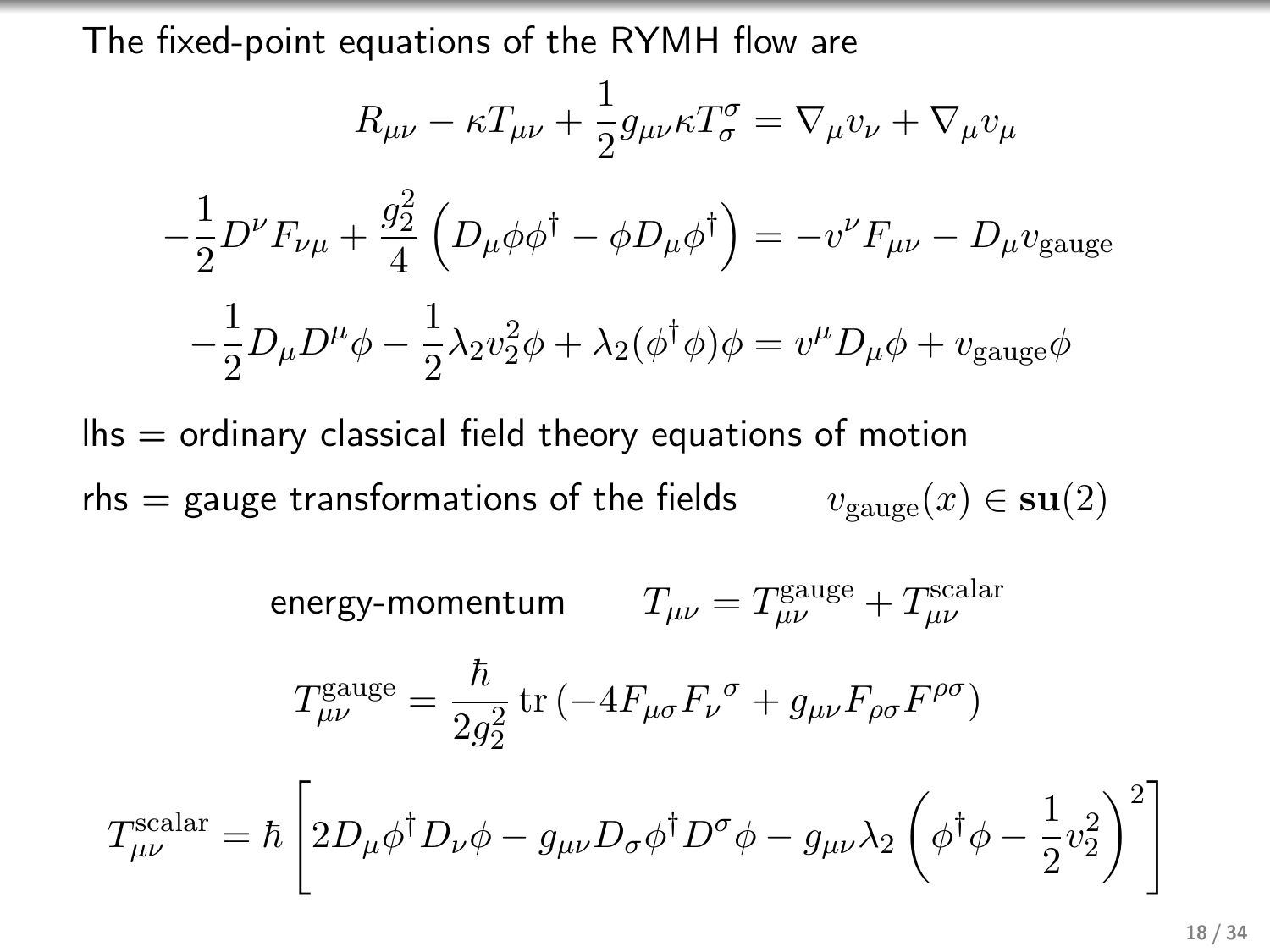Assume  $SO(4)$  symmetry or, rather,  $Spin(4)$ .

The only rank 2  ${\bf SU}(2)$  vector bundle over  $S^3$  is  $S^3 \times {\mathbb C}^2.$ Identify the unit 3-sphere  $S^3$  with  ${\bf SU}(2)$  by

$$
\hat{x} \in S^3 \subset \mathbb{R}^4 \iff g_{\hat{x}} = \hat{x}^4 \mathbf{1} + \hat{x}^i u_i \in \mathbf{SU}(2)
$$

 $\mathbf{Spin}(4)=\mathbf{SU}(2)_L\times \mathbf{SU}(2)_R$  acts on  $S^3$  by

$$
U = (g_L, g_R) \qquad g_{\hat{x}} \mapsto g_{U\hat{x}} = g_L g_{\hat{x}} g_R^{-1}
$$

and on  $\phi(x) \in S^3 \times \mathbb{C}^2$  by

$$
\phi(g_{\hat{x}}) \mapsto g_L \phi(g_{U\hat{x}})
$$

Assume invariance under this  $\text{Spin}(4)$  as an ansatz for solving the equations of motion (to be justified eventually by 2d RG stability).

 $\phi(x)$  transforms the same was a spinor does. This is not to say that  $\phi(x)$  is a spinor. This is to be at early time. The usual  $SO(4)$ symmetry should emerge at late time.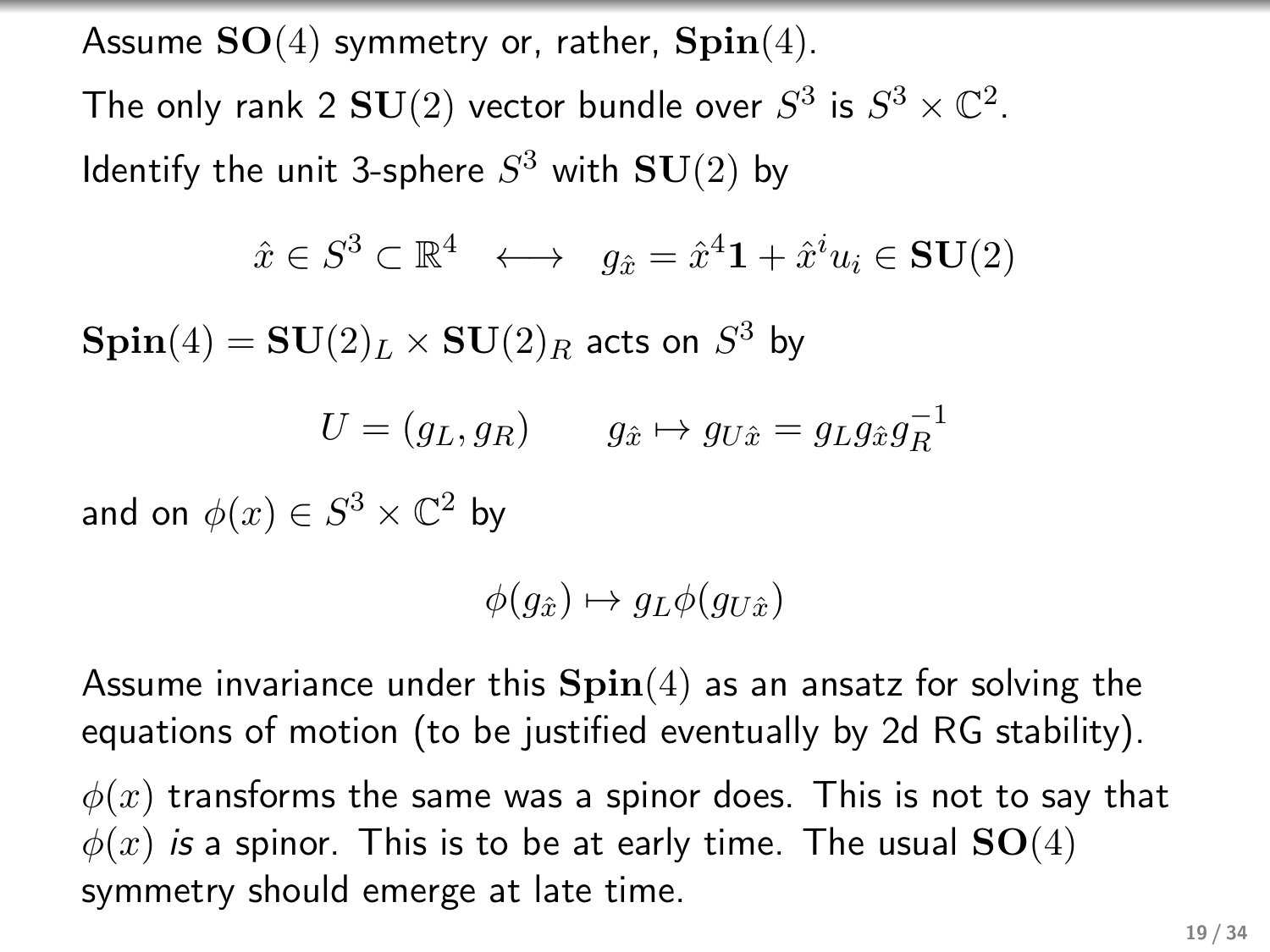## Assuming  $\text{Spin}(4)$  invariance

$$
g_{\mu\nu}dx^{\mu}dx^{\nu} = a(T)^{2} \left(-dT^{2} + ds_{S^{3}}^{2}\right)
$$

$$
\phi(x) = 0
$$

$$
B_{0}(x) = 0 \qquad B_{i}(x) = \frac{1}{2}[1 + b(T)]\gamma_{i}(x) \qquad \gamma_{i}(x) = g_{\hat{x}}\partial_{i}g_{\hat{x}}^{\dagger}
$$

$$
v^{\mu}(x)\partial_{\mu} = v^{T}(T)\partial_{T} \qquad v_{\text{gauge}}(x) = 0 \in \text{su}(2)
$$

 $\gamma_i(x)$  is the unique invariant su(2)-valued 1-form.

Cosmology is now described by three real functions of time

$$
a(T) \quad v^T(T) \quad b(T)
$$

parity + a gauge transformation  $\phi(T, \hat{x}) \rightarrow q_{\hat{x}} \phi(T, P\hat{x})$  takes

$$
b(T) \to -b(T)
$$

 $b(T)$  is P odd (and C even) so CP odd.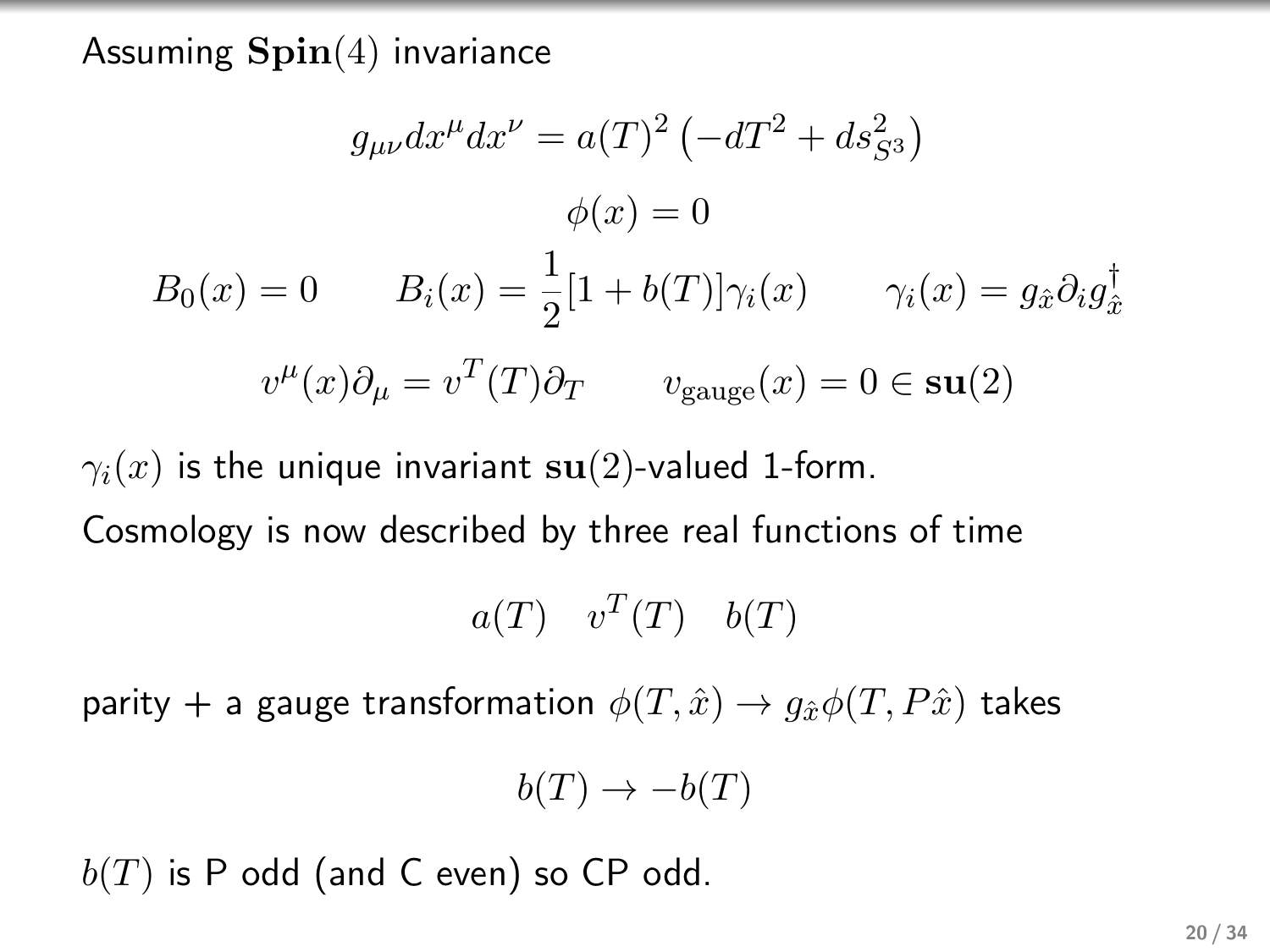$\text{Spin}(4)$ -invariance  $\implies T_{\mu\nu}$  is perfect fluid

$$
T_{\mu\nu}dx^{\mu}dx^{\nu} = a^2\rho(T)dT^2 + a^2p(T)ds_{S^3}^2
$$

$$
\rho = \frac{3\hbar \mathcal{H}_b}{g_2^2 a^4} + \mathcal{E}_0 \qquad p = \frac{\hbar \mathcal{H}_b}{g_2^2 a^4} - \mathcal{E}_0
$$

 $\mathcal{E}_0$  is the vacuum energy of the Higgs field at  $\phi = 0$ .

$$
\mathcal{E}_0 = \frac{1}{4}\hbar\lambda_2 v_2^4
$$

and the quantity  $\mathcal{H}_b$  in the gauge field energy-momentum is

$$
\mathcal{H}_b = \frac{1}{2} (\partial_T b)^2 + \frac{1}{2} (b^2 - 1)^2
$$

 $(\mathcal{H}_b = F_+F_-$ . There are two flat gauge fields  $b = \pm 1$  where  $\mathcal{H}_b = 0$ . Analytically continued to  $\tau = iT$ ,  $\mathcal{H}_b = 0$  is the instanton equation.)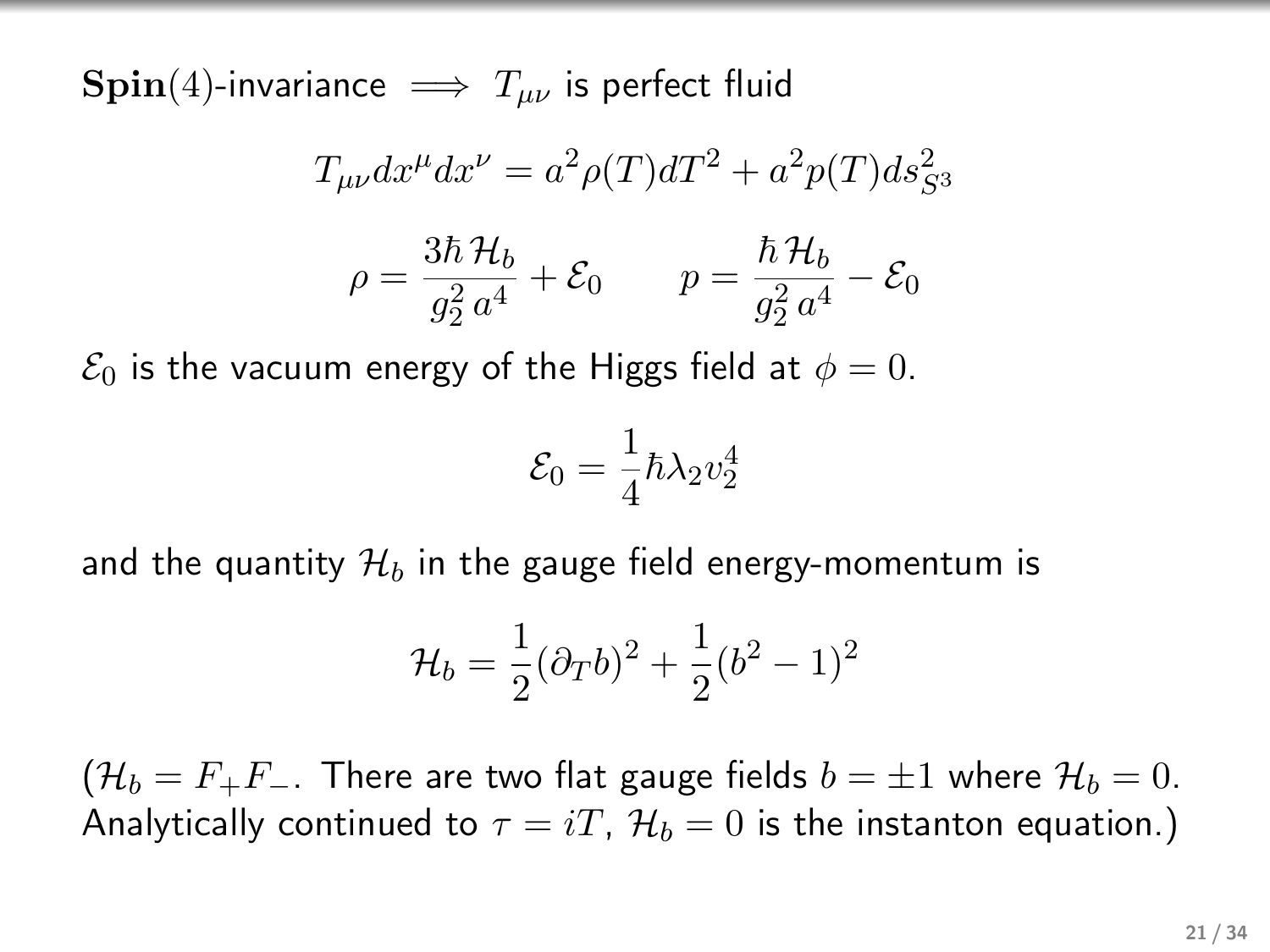The invariant fixed-point equations (again with  $f_T = a^{-1} \partial_T a$  and  $v_T = a^2 v^T$ ) are

$$
3f_T^2 + 3 - \kappa a^2 \rho = \partial_T v_T - 4v_T f_T
$$

$$
-2\partial_T f_T - 1 - f_T^2 - \kappa a^2 p = \partial_T v_T
$$

$$
\frac{1}{2}\partial_T^2 b + b(b^2 - 1) = -v_T \partial_T b
$$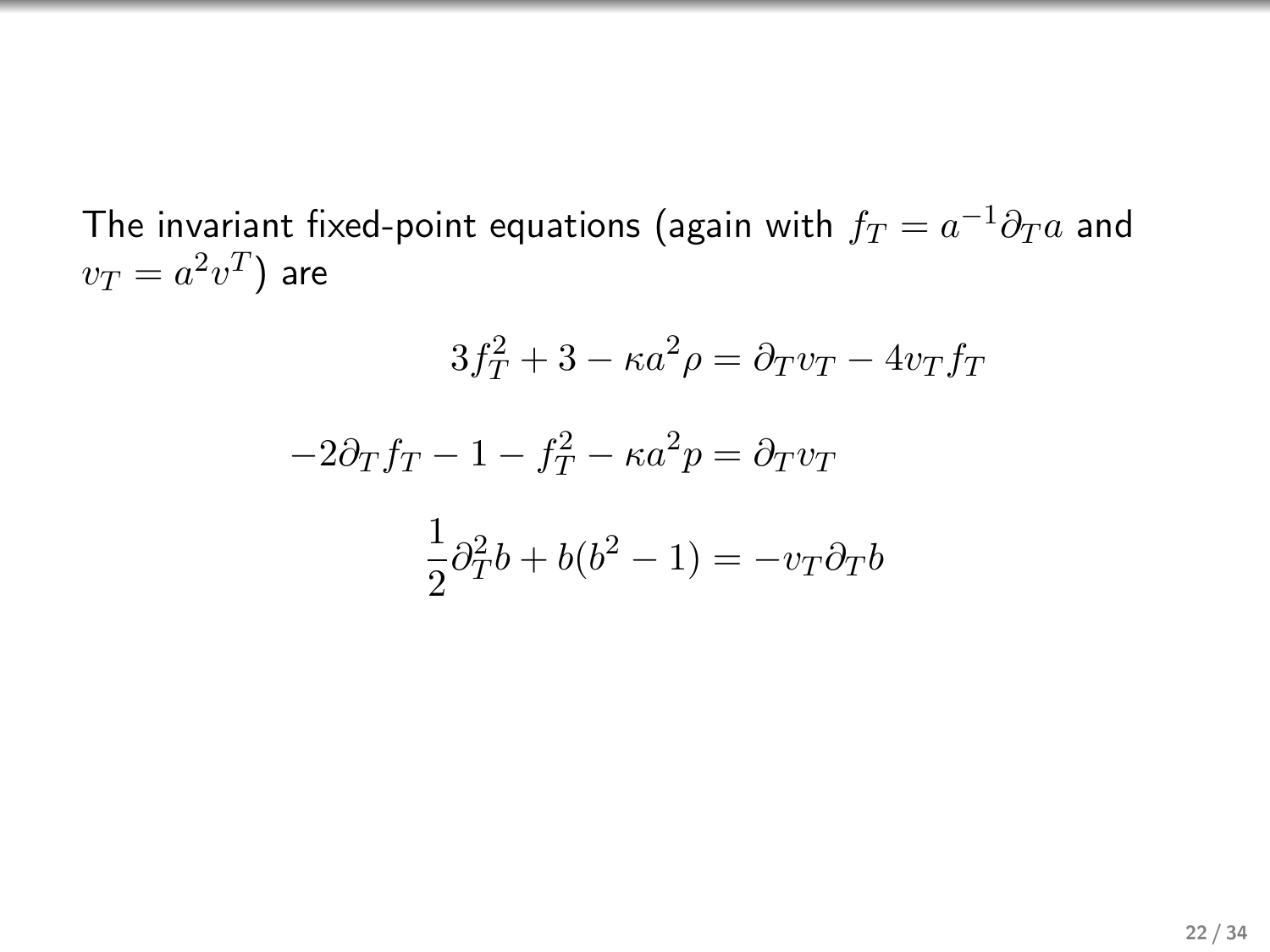Define a time scale  $t<sub>I</sub>$  and the associated the dimensionless scale factor  $\hat{a}$  and a dimensionless parameter  $\epsilon_{\rm w}$ 

$$
t_{\rm I} = \left(\frac{3}{\kappa \mathcal{E}_0}\right)^{\frac{1}{2}}
$$
  $a = t_{\rm I} \hat{a}$   $\epsilon_{\rm w} = \left(\frac{\kappa \hbar}{g_2^2} \frac{1}{t_{\rm I}^2}\right)^{\frac{1}{4}}$ 

 $t<sub>I</sub>$  will turn out to be the inflation time scale.

The odes now contain only dimensionless variables T,  $\hat{a}$ , b,  $v_T$  and one parameter  $\epsilon_{\rm w}$ .

$$
3f_T^2 + 3 - 3\epsilon_w^4 \mathcal{H}_b \hat{a}^{-2} - 3\hat{a}^2 = \partial_T v_T - 4v_T f_T
$$

$$
-2\partial_T f_T - 1 - f_T^2 - \epsilon_w^4 \mathcal{H}_b \hat{a}^{-2} + 3\hat{a}^2 = \partial_T v_T
$$

$$
\frac{1}{2}\partial_T^2 b + b(b^2 - 1) = -v_T \partial_T b
$$

$$
\mathcal{H}_b = \frac{1}{2}(\partial_T b)^2 + \frac{1}{2}(b^2 - 1)^2
$$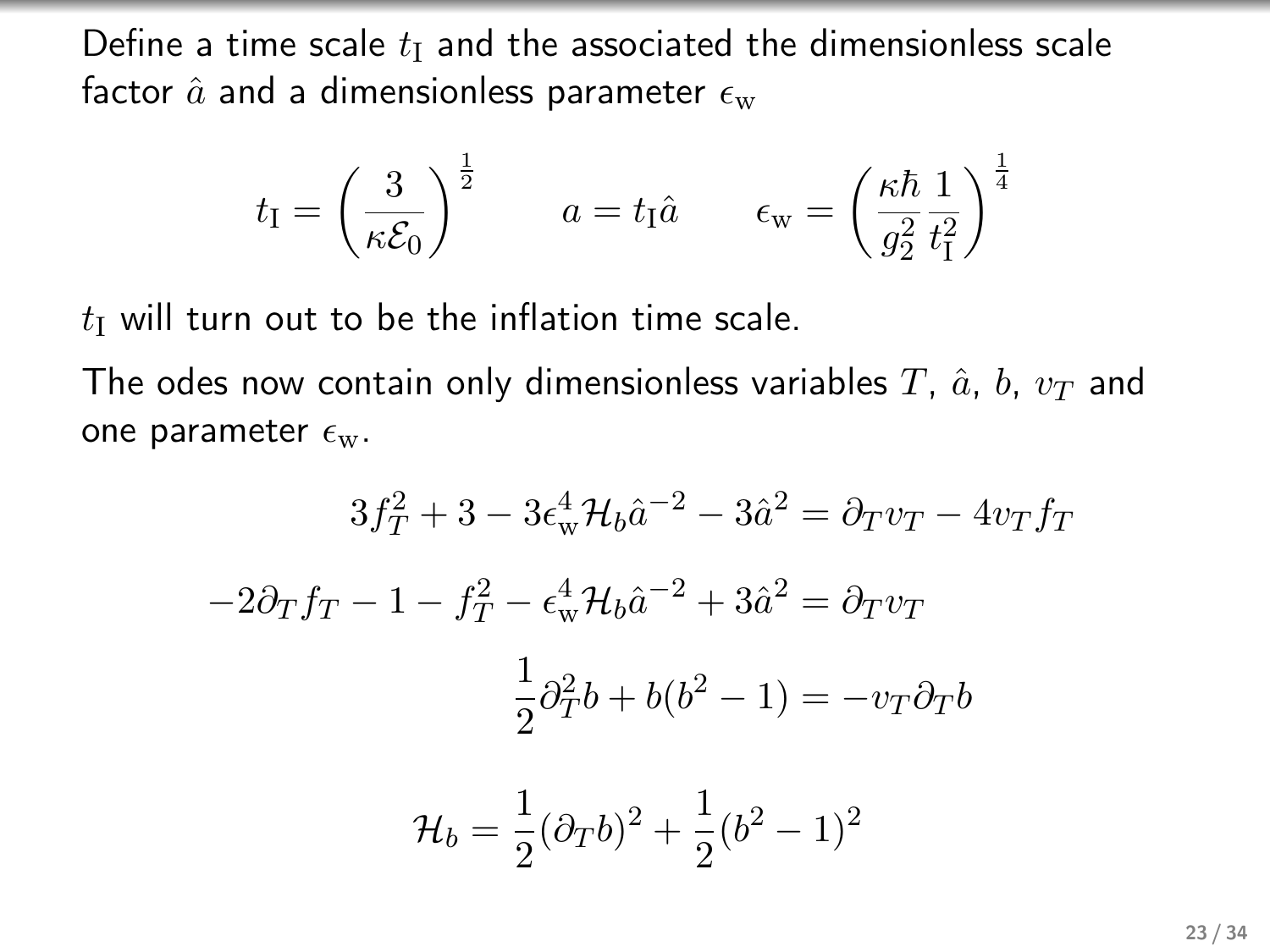Define Planck and weak time scales by

$$
t_{\rm P} = (\kappa \hbar)^{\frac{1}{2}} = 2.7 \times 10^{-43} \,\mathrm{s}
$$

$$
t_{\rm w} = \frac{\hbar}{(m_{\rm Higgs} m_W)^{1/2}} = \frac{\hbar}{101 \,\mathrm{GeV}} = 6.5 \times 10^{-27} \,\mathrm{s}
$$

Then the inflation time  $t_I$  is the seesaw scale

$$
t_{\rm I} = \left(\frac{3}{\kappa \mathcal{E}_0}\right)^{1/2} = 1.6 \frac{t_{\rm w}^2}{t_{\rm P}} = 2.5 \times 10^{-10} \,\mathrm{s} \quad (= 7.5 \,\mathrm{cm})
$$

The dimensionless parameter  $\epsilon_{\rm w}$  is the seesaw factor

$$
\epsilon_{\rm w} = 4.1 \times 10^{-17} \qquad \qquad \frac{t_{\rm P}}{t_{\rm w}} = 1.0 \, \epsilon_{\rm w} \qquad \frac{t_{\rm w}}{t_{\rm I}} = 0.66 \, \epsilon_{\rm w}
$$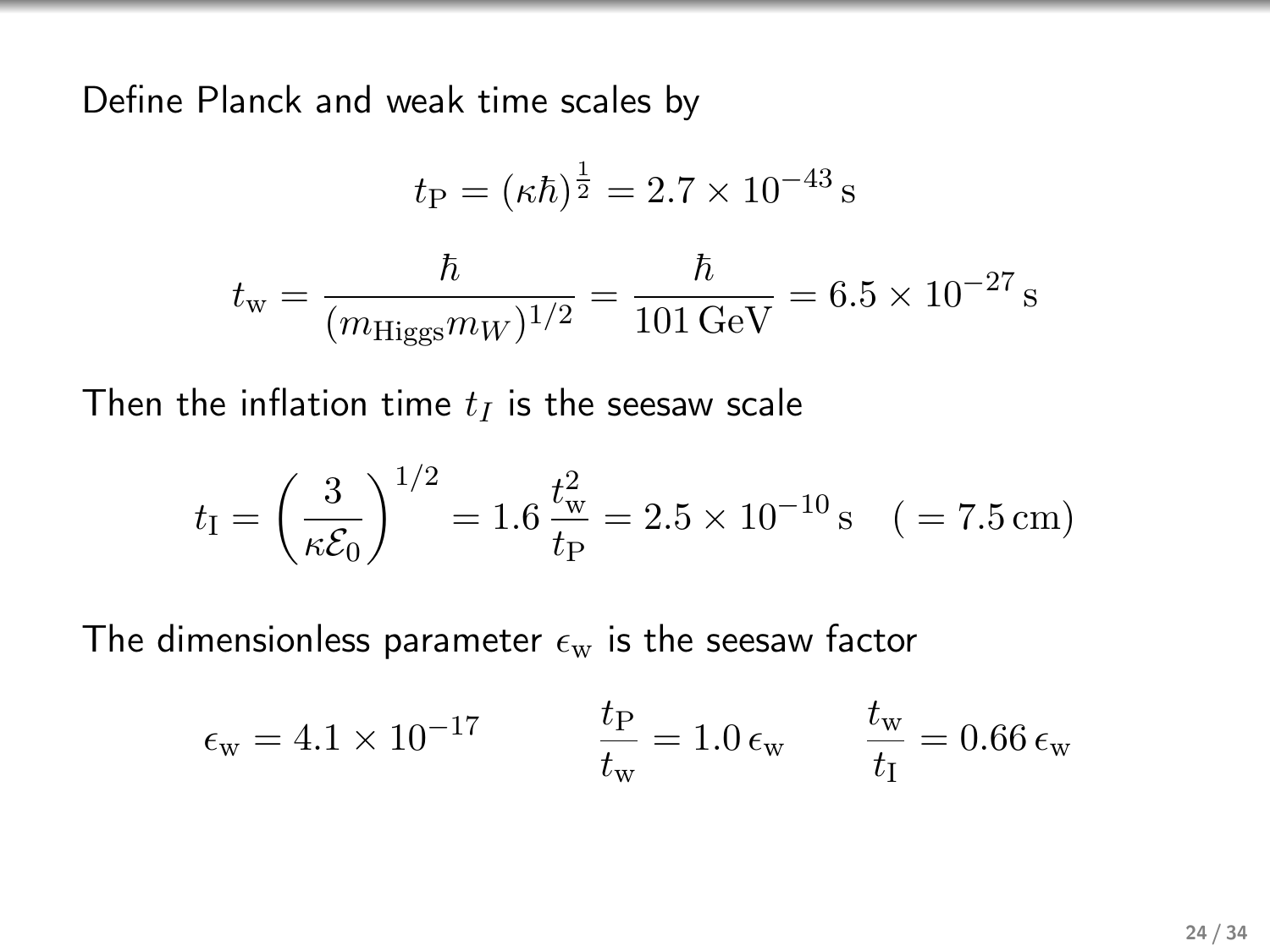Inflation in conformal time  $T$  is

$$
T \to 0^- \qquad a \to \frac{t'_I}{-T}
$$

In co-moving time  $dt = adT$  this is

$$
T \to -e^{-(t-t_0)/t'_I} \qquad a \to t'_I e^{(t-t_0)/t'_I}
$$

 $t_I' = \text{ inflation time-scale}$ 

So look for solutions meromorphic at  $T=0$  with  $a_T=O(T^{-1})$ . Solve the odes recursively order by order in  $T$  (using SageMath). Result:

$$
v_T(T) = 0 + O(T^{11})
$$

so almost certainly  $v_T = 0$  (and likely provable).

So any analytic solution of the fixed-point equations is a solution of the standard classical field theory equations of motion. All the non-standard sources on the rhs vanish.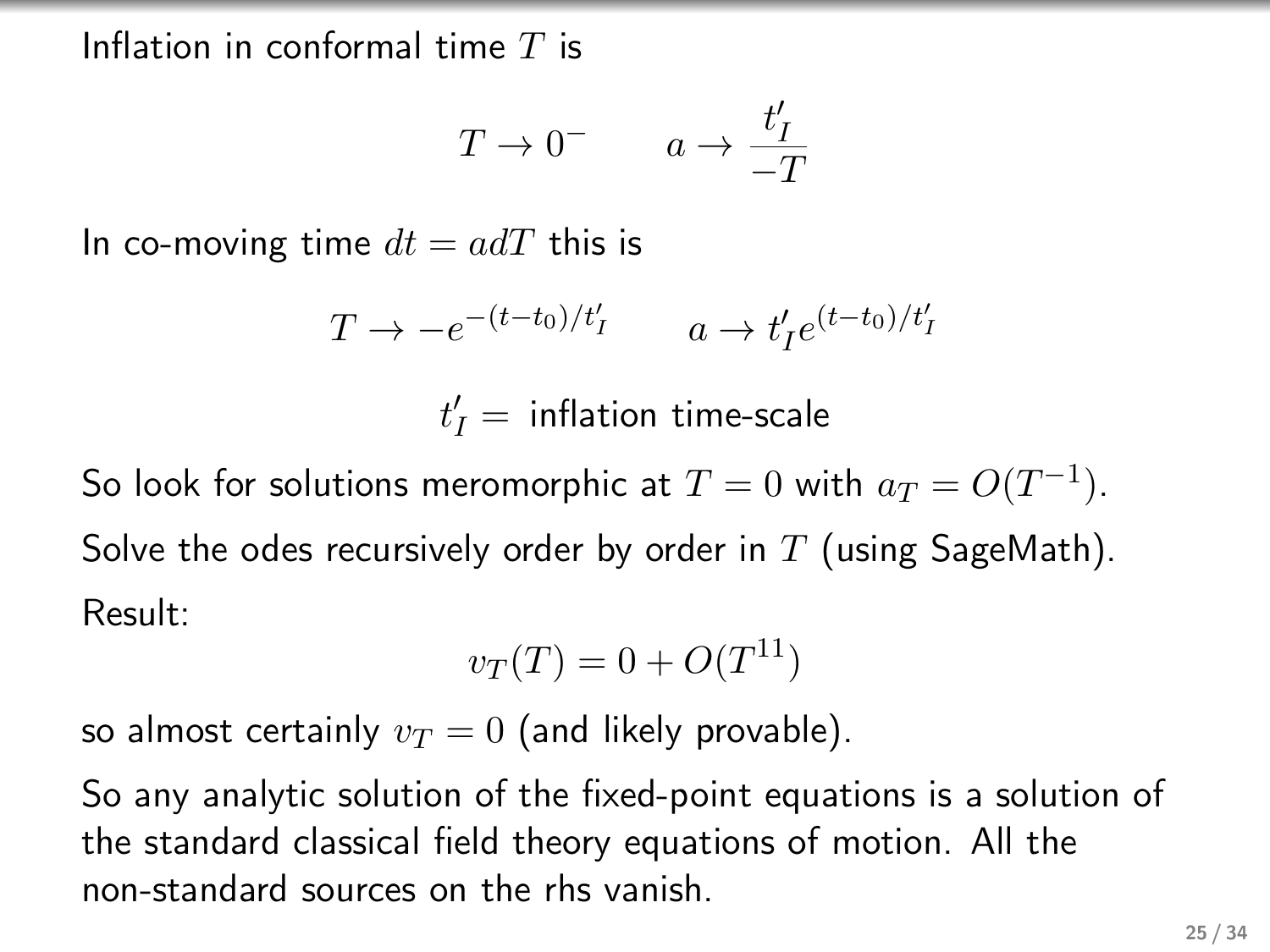$v_T = 0 \implies \partial_T \mathcal{H}_b = 0$  so  $\mathcal{H}_b$  is a constant of motion  $\mathcal{H}_b = E_b$ With  $v_T = 0$  the odes become (after a bit of algebra)

$$
\partial_T^2 b + V_b'(b) = 0 \qquad V_b = \frac{1}{2}(b^2 - 1)^2 \qquad \frac{1}{2}(\partial_T b)^2 + V_b = E_b
$$

$$
\partial_T^2 \hat{a} + V_a'(b) = 0 \qquad V_{\hat{a}} = -\frac{1}{2}(\hat{a}^4 - \hat{a}^2) \qquad \frac{1}{2}(\partial_T \hat{a})^2 + V_{\hat{a}} = E_{\hat{a}}
$$

$$
E_{\hat{a}} = \frac{1}{2} \epsilon_w^4 E_b \quad \text{(Wheeler-deWitt equation)}
$$

b is an anharmonic oscillator with energy  $E_b$ .  $\hat{a}$  is an inverted anharmonic oscillator with energy  $E_{\hat{a}}$ . From the above

$$
\hat{a} = O(T^{-1}) \implies \hat{a} \to \frac{1}{-T}
$$
 so  $a = t_1 \hat{a} \to \frac{t_I}{-T}$ 

so  $t_I = 2.5 \times 10^{-10}$  s is indeed the inflation time scale.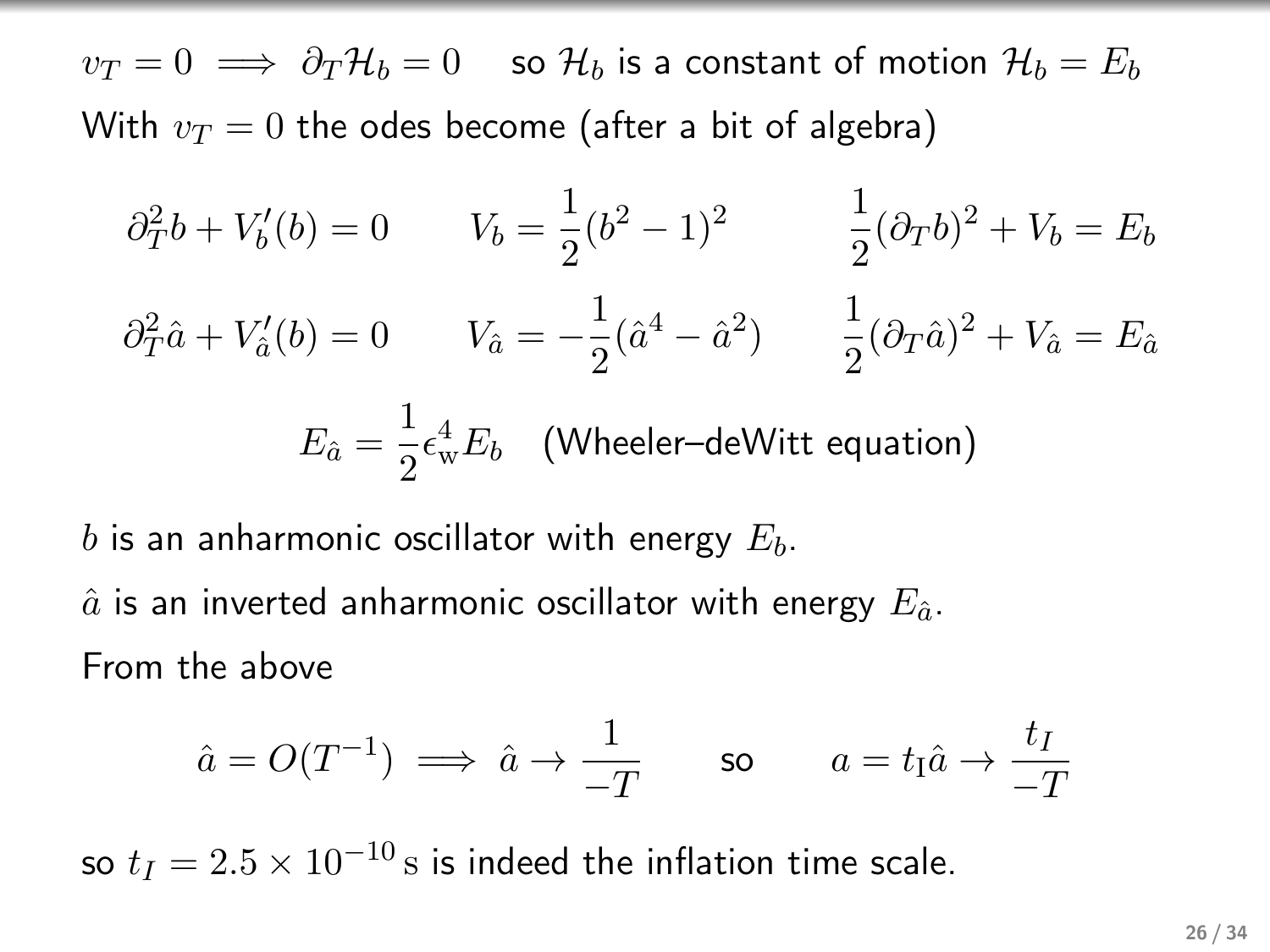

two kinds of inflation:

$$
0 < E_{\hat{a}} \le \frac{1}{8} \qquad \text{or} \qquad \frac{1}{8} < E_{\hat{a}} \quad \text{(the choice here)}
$$

27 / 34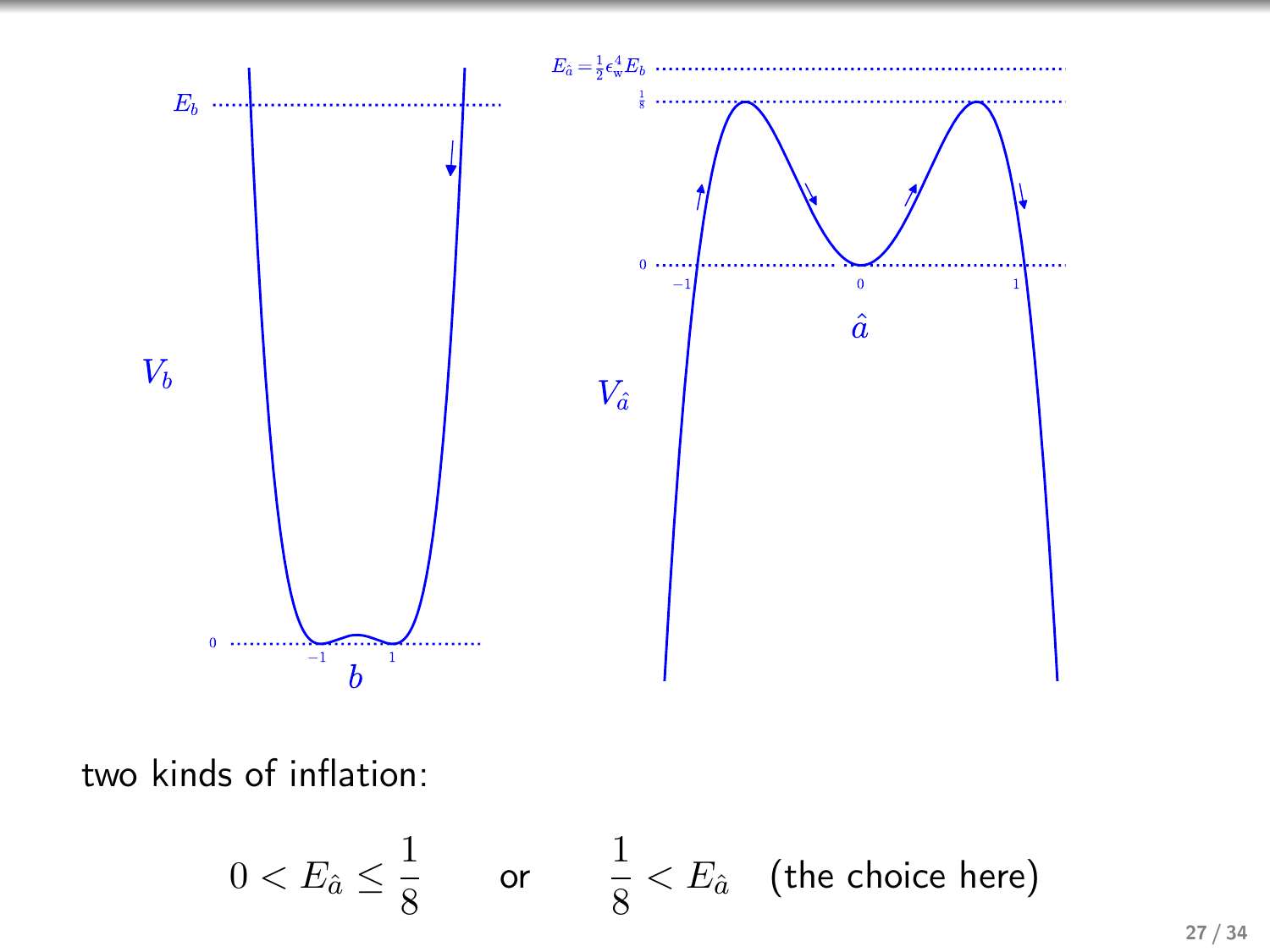The classical action in units of  $\hbar$  is

$$
S = \hbar \int L \, dT
$$
  

$$
L = \frac{6\pi^2}{g_2^2} \left( \frac{1}{2} \left[ (\partial_T b)^2 - (b^2 - 1)^2 \right] + \epsilon_{\rm w}^{-4} \left[ -(\partial_T \hat{a})^2 + (\hat{a}^2 - \hat{a}^4) \right] \right)
$$

The classical regime for b is  $E_b \gg 1$ .

The classical regime for  $\hat{a}$  is  $\epsilon_{\rm w}^{-4}E_a \gg 1$ .

These are the same since  $E_{\hat a}=\frac{1}{2}$  $\frac{1}{2} \epsilon_{\rm w}^4 E_b$ .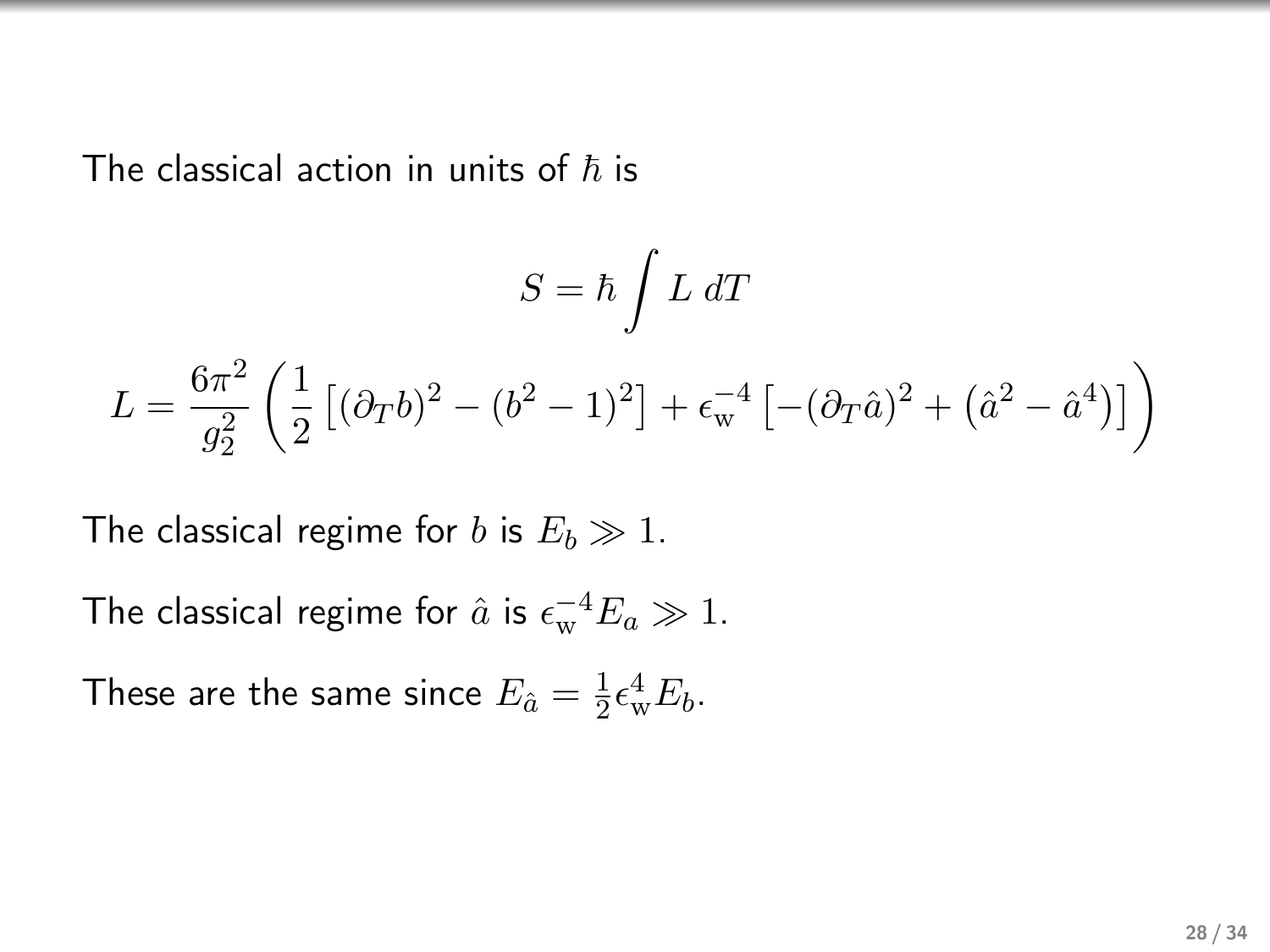To check stability of  $\phi = 0$  look at the scalar field action density. The quadratic term is

$$
(*) = -D_{\mu}\phi^{\dagger}D^{\mu}\phi + \lambda_2 v_2^2 \phi^{\dagger}\phi
$$

$$
-D_{\mu}\phi^{\dagger}D^{\mu}\phi = -g^{\mu\nu}[(\partial_{\mu} + B_{\mu})\phi]^{\dagger}(\partial_{\mu} + B_{\mu})\phi
$$

For large  $B_i=\frac{1}{2}$  $\frac{1}{2}(1+b)\gamma_i$  this is

$$
-\frac{3}{4}b^2a^{-2}\phi^{\dagger}\phi + \lambda_2 v_2^2\phi^{\dagger}\phi
$$

so  $\phi = 0$  is stable as long as

$$
-\frac{3}{4}b^2a^{-2} + \lambda_2 v_2^2 < 0
$$

which is

$$
a^2 < \frac{3}{4} \frac{b^2}{\lambda_2 v_2^2} \approx b^2 t_{\rm w}^2
$$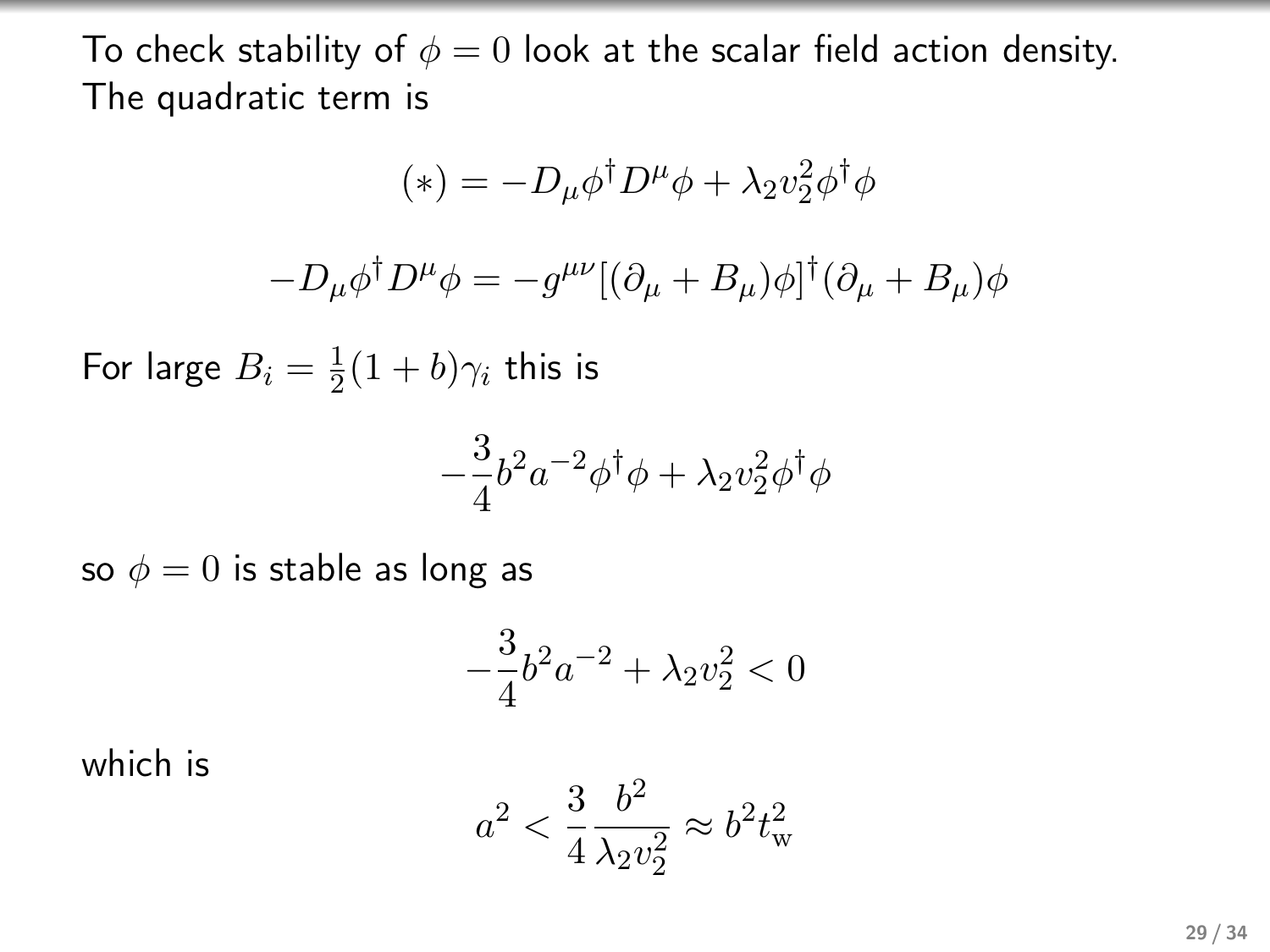$b$  spends almost all its cycle at the entremes where  $b^2\approx (2E_b)^{1/2}$  so  $\phi$  is pinned to 0 as long as

$$
a^2 < E_b^{1/2} t_{\rm w}^2
$$

The pinning to  $\phi = 0$  will end when a inflates to  $a_{\text{unpin}}$ 

$$
a_{\text{unpin}} \approx E_b^{1/4} t_{\text{w}} \approx E_b^{1/4} \epsilon_{\text{w}} t_{\text{I}} \approx E_a^{1/4} t_{\text{I}} \qquad \hat{a}_{\text{unpin}} \approx E_{\hat{a}}^{1/4}
$$

Inflation then enters the end stage as  $\phi$  descends to its vev. This remains to be calculated.

To have a significant amount of inflation  $E_{\hat a}^{1/4}$  must be very large. Maybe this should be discouraging.

 $B_{\mu}$  should descend to 0 in the end stage of inflation. The non-zero  $b(T)$  may break  $CP$  during the descent.

Once  $\phi$  reaches its vev and  $B_\mu$  reaches 0, the standard  $\mathbf{SO}(4)$ symmetry should emerge.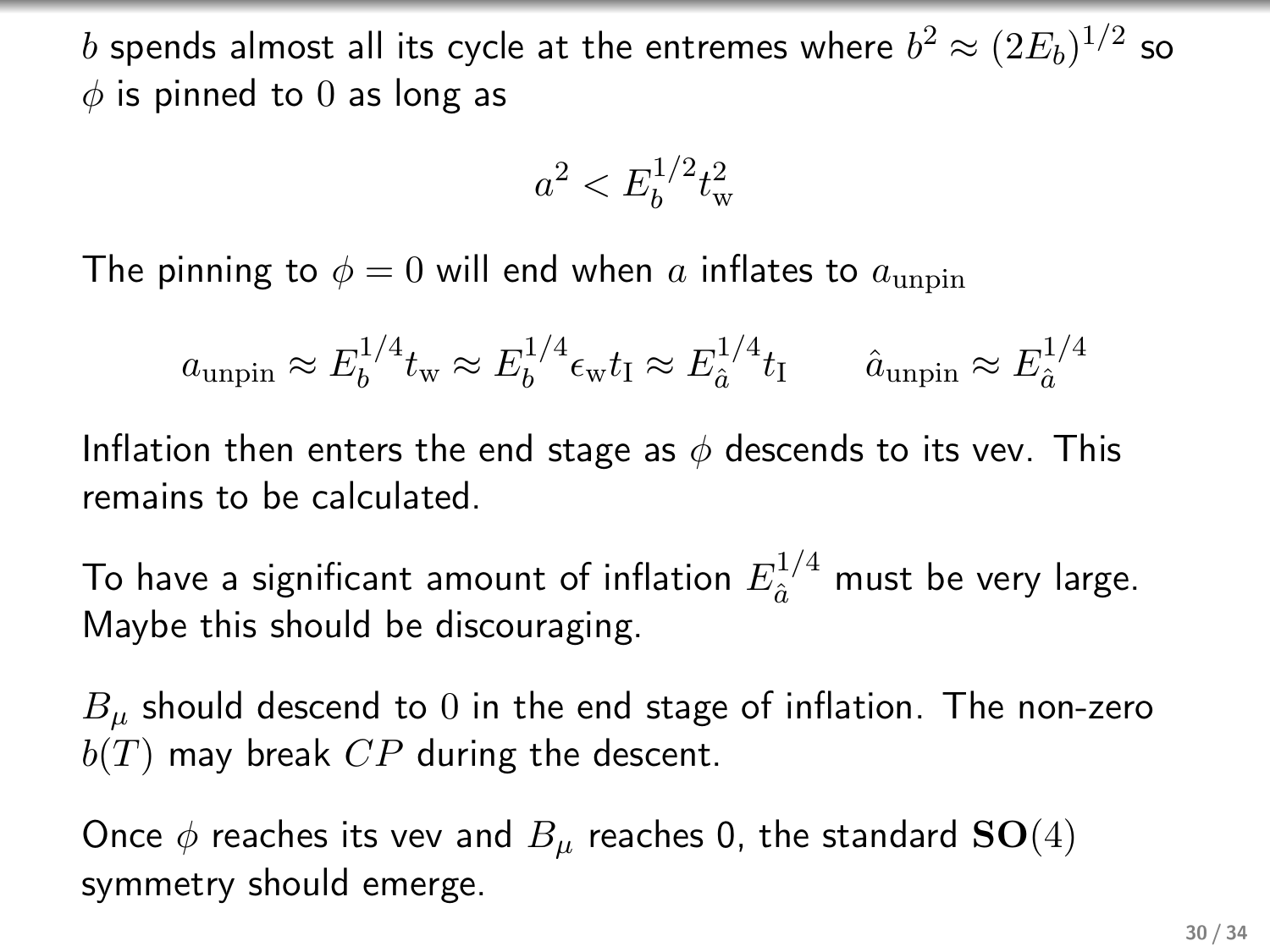The anharmonic oscillator is solved by elliptic functions. In terms of the doubly periodic Weierstrass elliptic function  $\wp(z, \omega_1, \omega_3)$ 

$$
b(T)^{2} = \frac{2}{3} - \wp(T - T_{0} + \omega_{3}/2, \omega_{1}, \omega_{3})
$$

$$
\omega_{1} \approx E_{b}^{-1/4} \qquad \omega_{3} \approx iE_{b}^{-1/4}
$$

 $b(T)$  is periodic in time and also in imaginary time

$$
b(T) = b(T + 2\omega_1) = b(T + 2\omega_3)
$$

periodicity in imaginary co-moving time  $=$  inverse temperature

$$
\frac{\hbar}{kT_b} = a \frac{2\omega_3}{i} \approx a E_b^{-1/4}
$$

The background gauge field has temperature  $T<sub>b</sub>$ ?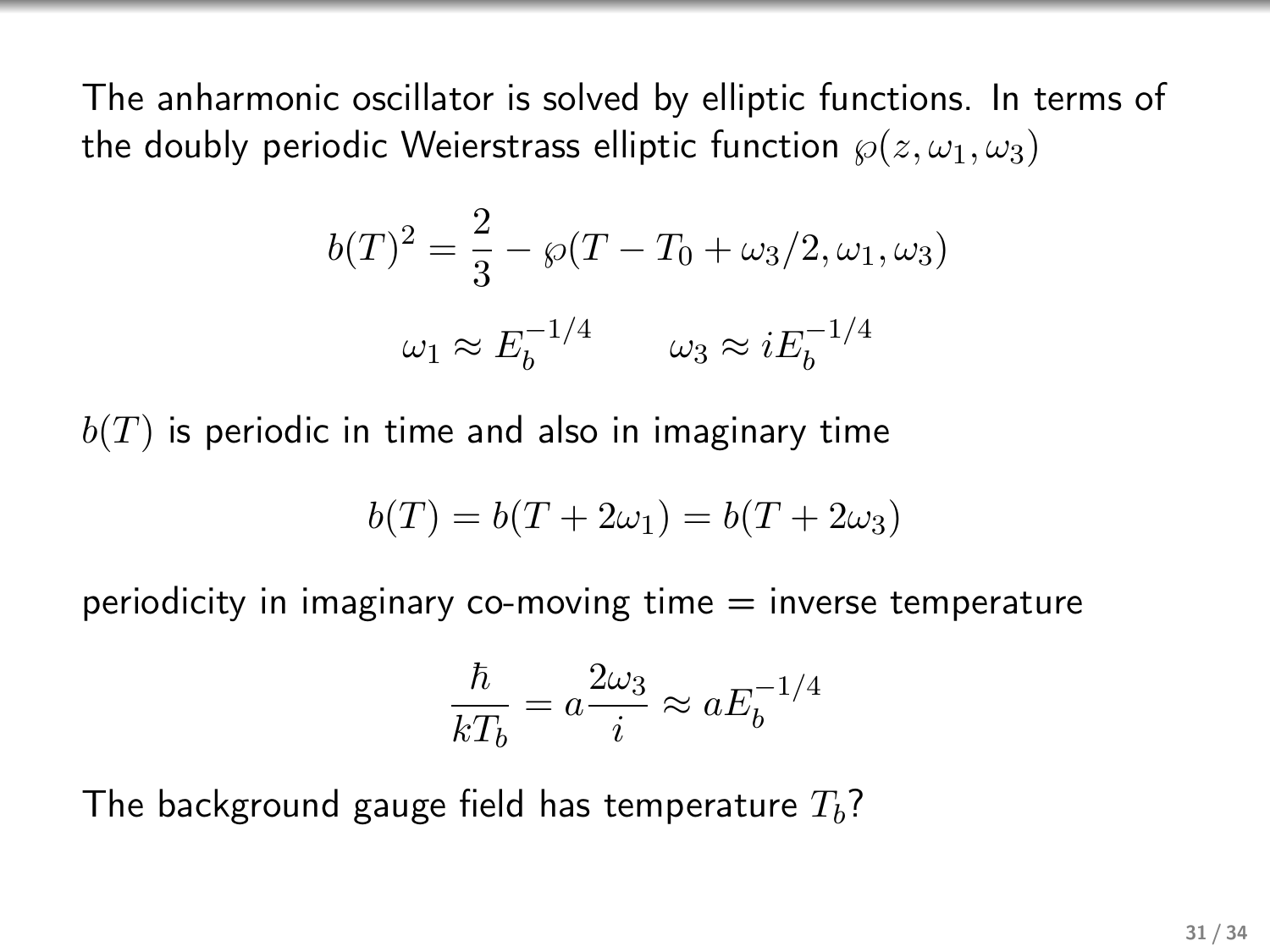$$
\frac{\hbar}{kT_b} = a\frac{\omega_3}{i} \approx aE_b^{-1/4}
$$

$$
kT_b \approx \frac{\hbar}{aE_b^{-1/4}} \approx \frac{\hbar}{t_w} \frac{a_{\text{unpin}}}{a} \approx 100 \,\text{GeV} \,\left(\frac{a_{\text{unpin}}}{a}\right)
$$

How would this background temperature manifest itself?

Rather hot early in the inflation?

energy densities up to unpinning:

$$
\mathcal{E}_0 \approx \frac{\hbar}{t_{\rm w}^4} \qquad \rho_{\rm gauge} \approx \frac{\hbar}{t_{\rm w}^4} \left(\frac{a_{\rm unpin}}{a}\right)^4
$$

Does this version of inflation do what inflation is needed to do?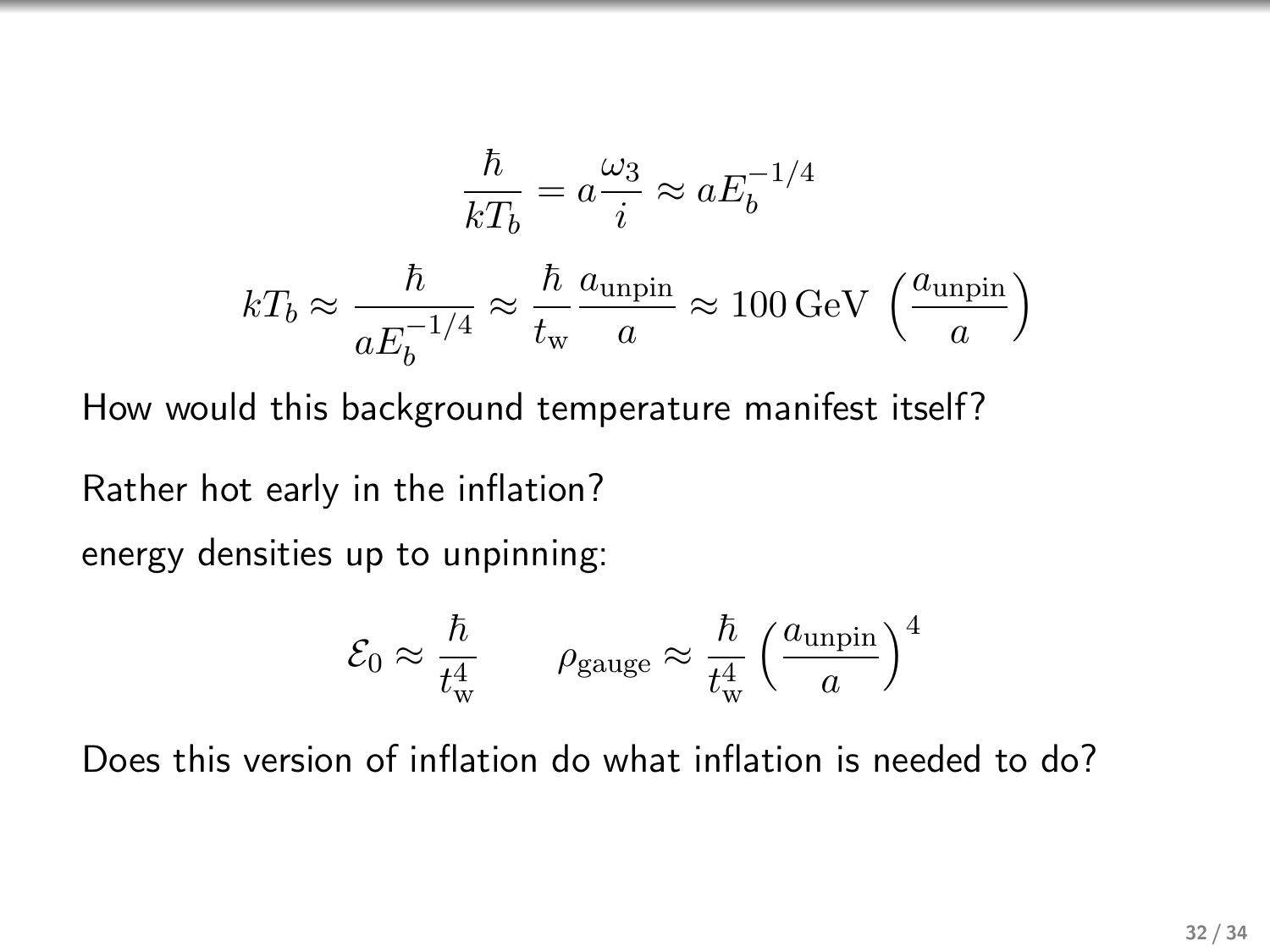Next steps:

1. Find an analytic classical solution with  $\phi \neq 0$ . It should look like the inflationary analytic solution at early time and like the big bang analytic solution at late time. Assume  $SU(2) \times U(1)$  symmetry with the  $U(1)$  acting

projectively on  $\phi$ , i.e.,

$$
(1 \times e^{i\theta \sigma_3})\phi = e^{i\theta}\phi \qquad \phi = (\phi_1(T), 0)
$$

Now there are more variables describing the invariant metric and gauge field and the invariant gauge transformations.

2. Figure out how to do microscopic physics in these classical macroscopic backgrounds. Does  $b(T)$  impose the temperature  $T<sub>b</sub>$  on everything that interacts with the gauge field?

The microscopic physics will provide additional energy-momentum and current in the classical macroscopic equations of motion.